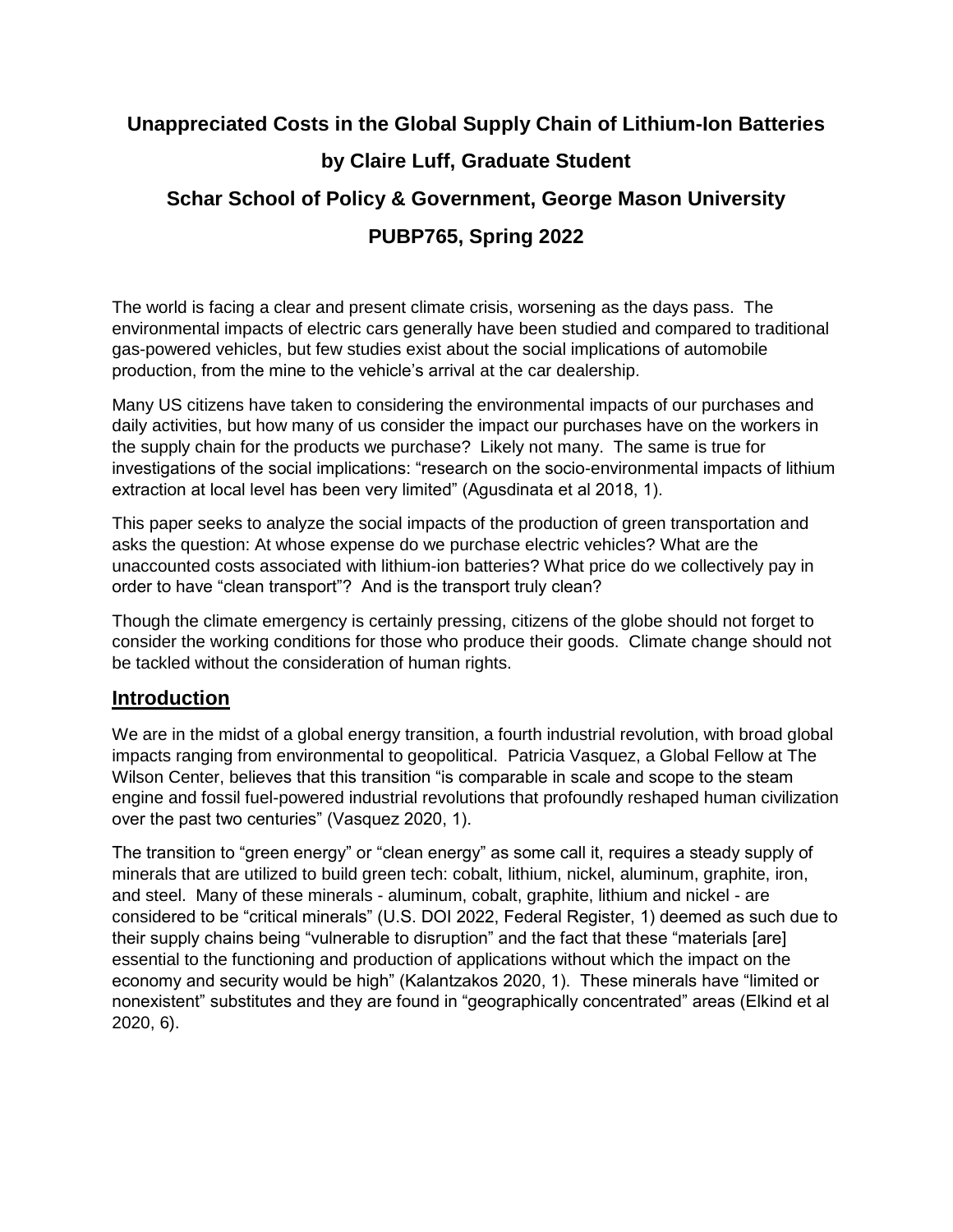Several reasons exist for these minerals to be considered critical: developed countries' on-going transition to a digital existence and the transportation industry's transition to electric vehicles (EVs), due to various governments' goals of reducing greenhouse gas emissions in general. The transportation industry's emissions "exceed 15 percent of global emissions" (Elkind et al 2020, 3).

The key to electric vehicles is a rechargeable battery. To create EV batteries, metals that are lightweight, yet strong and more powerful are in demand (Kalantzakos 2020, 7). The mostwidely accepted technology is the lithium-ion battery. "Lithium-ion batteries operate by virtue of an anode made of graphite and a cathode made of varying combinations of cobalt, nickel, manganese, and several other alternatives" (Picarsic 2020, np). Lithium comes into play in the anode of the battery. The battery cell chemistry is illustrated below.

# **Cell chemistry**

Lithium-ion cells generate electricity when lithium ions flow from the anode through an electrolyte to the cathode, forcing electrons to flow around an outside circuit. Charging reverses that process.



Source: Adapted from Castelvecchi, Davide. "Electric Cars and Batteries: How Will the World Produce Enough?" *Nature (London)* 596, no. 7872 (2021): 336–339. - which was Adapted from G. Harper *et al.* 

In comparison to a smartphone or a laptop "the required lithium input per unit for a hybrid or

*Natur*e 575, 75–86 (2019) and G. Offer *et al. Nature* 582, 485–487 (2020).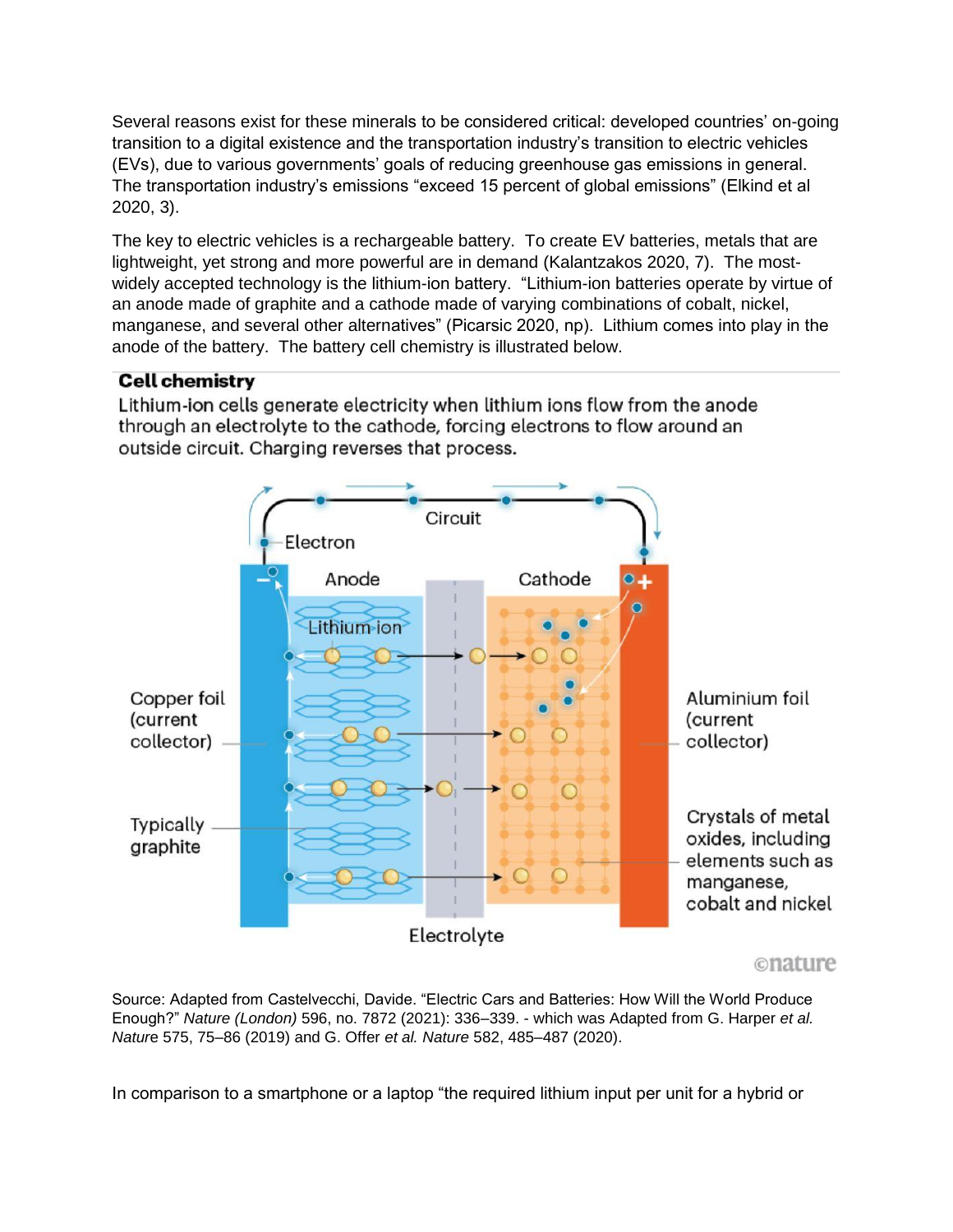electric car is 100 to 1000 times higher" (Anlauf 2018, 167). As for cobalt, "EV batteries can have up to 20 kg of Co in each 100 kilowatt-hour (kWh) pack. Right now, Co can make up to 20% of the weight of the cathode in lithium-ion EV batteries" (U.S. DOE 2021, np).

The transportation industry's transition to electric vehicles will require a large shift in infrastructure, a massive uptick in mining and manufacturing jobs, new technology, increased financing and policy revisions (Elkind et al 2020, 3). The United States government, businesses and consumers of electric vehicles would do well to consider "the potential impact of new demand for these minerals on the lives of people in the mineral-producing countries" (Elkind et al 2020, 3). When pondering sustainability of a product or process, considering the lives of the humans involved is often overlooked. How can we deem a product or process to be "sustainable" without considering how it affects the lives of those who produce it? If the person gathering the cobalt to be shipped cannot make enough to afford to live, then we cannot consider the product sustainable, even though it fits into the category of "green technology".

## **Current Corporate Ethics and the Effects of Globalization**

Along with globalization came the outsourcing of labor to areas with a cheaper cost of living, so that companies could pay lower wages to their manufacturing workers. But there are repercussions to these decisions - buyers cannot see the conditions in which goods are made and "value chains increasingly expand beyond national borders" (Kister & Peyre 2016, 128). When companies only care about the bottom line, it is not difficult for companies "to avoid assuming responsibility for the social and ecological consequences of production, processing and trading" (Kister & Peyre 2016, 128). Another consequence of a global economy and companies that only care about profit is that "ruthless competition heightens demand for cheap labor that can be obtained only through human exploitation" (Shelley 2010, 58).

At the same time, governments now decide their "their geopolitical strategies" at least in part "to secure access and control over natural resources worldwide" (Kister & Peyre 2016, 128).

#### **Security Implications**

The surging demand for lithium-ion batteries for use in hybrid and electric vehicles, "which began entering the market in the late 1990s" (Kalantzakos 2020, 7) has quickly hastened the need for natural resources, and thus lead to "an increasing competition for access" (Kister & Peyre 2016, 139) to these resources. The "rapid economic growth of emerging countries" (Kister & Peyre 2016, 139) based on the demand for "strategic mineral resources" (Kister & Peyre 2016, 139) contributed to the expedited shift of the transportation industry. Kalantzakos assesses the current situation - "China's offer to become the one-stop-shop for the developing world" - as "a threat to the US, the EU and Japan" (Kalantzakos 2020, 11). A global race to procure these minerals for the new green economy is well underway, with the major players being "China and the Western powers (including Japan)" (Kalantzakos 2020, 4).

"China has demonstrated that it can dominate (or at least influence strongly) the global supply chain for electric vehicles (EVs), including lithium-ion batteries (LIBs), components and raw materials" (Graham et al 2021, 75). Chinese companies involved in the EV supply chain will "retain a competitive advantage globally" (Graham et al 2021, 75) because it will take years, if not a decade, for others to build the necessary infrastructure for their own vertically integrated supply chain (Kalantzakos 2020, 4).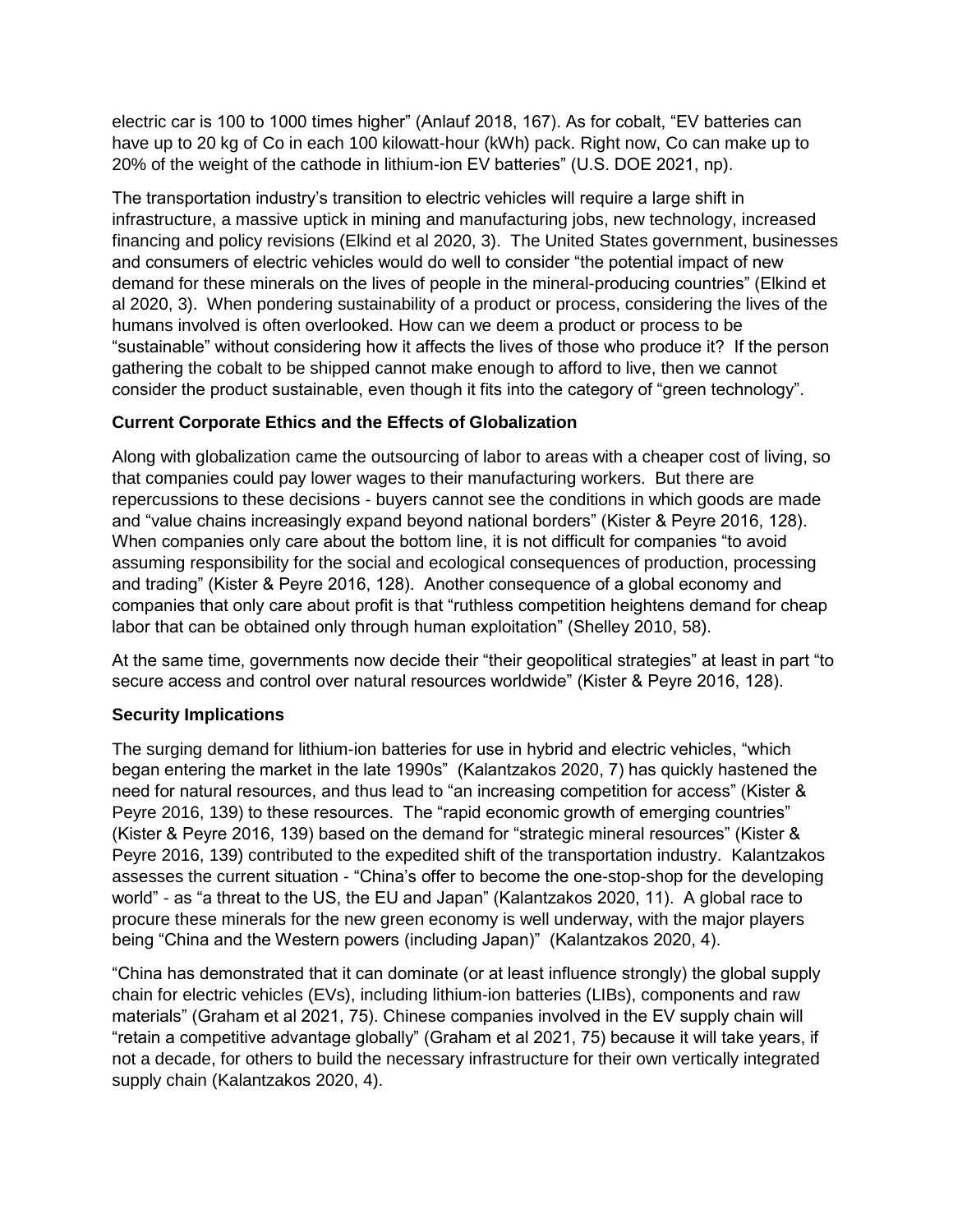"China has already demonstrated its willingness to use price manipulation against foreign competitors, for example by manipulating export quotas on the rare earth element neodymium, which is crucial for electric motors" (Graham et al 2021, 79), so the world can expect more of the same in the years that follow, until other Western-aligned nations have further developed EV supply chains.

Perhaps with the recent massive supply chain slowdown due to COVID-19, the world has grasped the national security risks that come with relying on a supply chain controlled by one nation.Not to mention, the major human security implications that come with a concentration of ownership.

Current events are affecting the supply and demand for EV materials. Russia's invasion of Ukraine has impacted the price of fossil fuels, so the already high demand for electric vehicles has gone into overdrive (Castelvecchi 2021, np). Automotive supply chains are behind because of COVID-19. Already vulnerable and poor people are now more so as a result of COVID-19 (ILO 2020). Climate change continues to get worse, unabated. One side effect of climate change is mass migration due to drought or similar issues out of humans' control (Shelley 2018, 221). All of the realities listed in this paragraph are strong contributing factors to human trafficking, and it seems that conditions could be just right for the perfect storm to take place in the electric vehicle sector.

#### **Factors Influencing the Risk of Labor Exploitation**

Mines exist in extremely rural and poor areas with little to no economic development, or even basic infrastructure.

In the Democratic Republic of Congo (DRC) it is difficult to procure what the developed world would consider basic necessities: "the access rate to clean drinking water is 26%; the completion rate to the secondary level of school is 18%; the electrification rate is 6%" (Sovacool 2021, 272). Ironically, there are many Congo residents who mine cobalt for first-world electronics, but they likely do not have basic electricity themselves. Still, the DRC has "been endowed with prodigious natural resources" (Sovacool 2021, 272), of which many foreign nations and companies are looking to cash in on.

In South America, the region with the most prodigious lithium resources is deemed the Lithium Triangle. Lithium Triangle Countries (LTCs) include Chile, Argentina and Bolivia. (Vasquez 2020, 1) These countries border what is known as the Atacama salt flats, which border the Andes mountains and include the lands of native peoples. The land in Atacama "is among the most arid regions in the Andean highland, having only scattered grass and shrub vegetation while water sources are scarce" (Anlauf 2018, 170). In addition to water shortages, the Atacama communities "struggle to finance sewage systems and heating for schools" (Buratovic et al 2017, np). In the region of Susques, Argentina "67 per cent of the households lack basic needs. Basic infrastructure is often absent and Gobel even speaks of a 'historic vacuum of the state' in this peripheral region" (Anlauf 2018, 170).

China is a vast country, and the living conditions vary from region to region. The conditions in rural Xinjiang province are the most relevant to the topics explored in this paper. Xinjiang is "a semi-arid or desert climate" and primarily an agricultural area, which is a profession almost entirely dependent on the weather (Jianying et al 2012, 164). "Almost all villages [...] have access to electricity and to a phone network" (OECD 2009, 22), but "in absolute terms, as many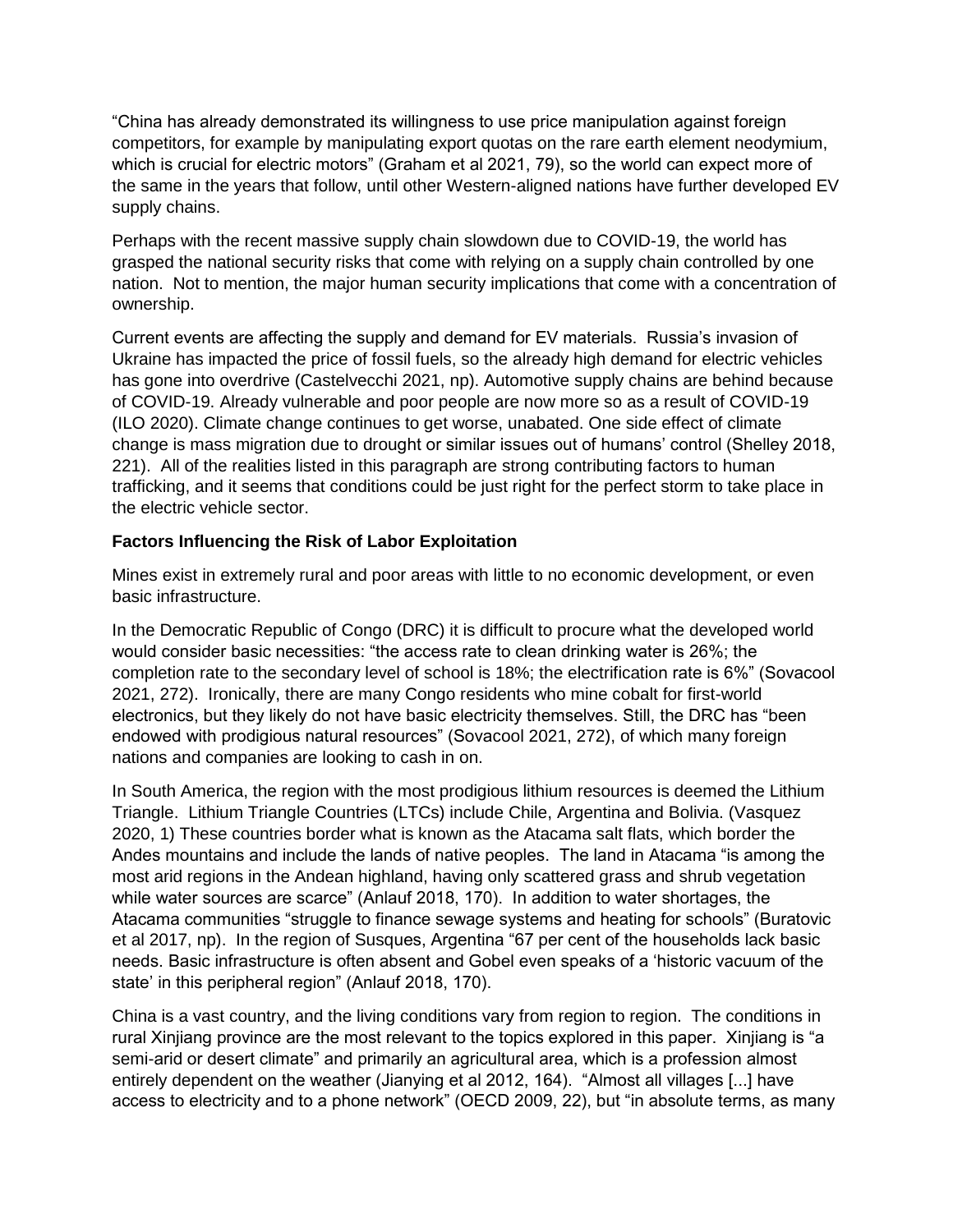the situatioroad conditions in western provinces "are still mostly made of broken rocks and sand without any hardened surface" (OECD 2009, 22). As of the end of 2005, "about 312 million rural people did not have access to a safe water supply" (OECD 2009, 22-23) and up to 70% of the rural population do not have access to "safe sanitation" (OECD 2009, 23).

The living conditions described above, in which it is difficult to support one's family, put people inherently at risk of being taken advantage of: "Traffickers prey on the vulnerable. Individuals without parents or with ailing parents, single mothers seeking ways to support their children, the desperately poor, and refugees from conflicts are common victims" (Shelley 2010, 95). Additionally, some sectors are more prone to forced labor than others due to the inherently hidden nature of the work: "domestic work, fish capture in open sea, agriculture or mining in remote areas where workers have no contact with the rest of the community, facilitates exploitative practices" (UNODC 2020, 110).

According to the UNODC, the elements that increase a persons' susceptibility to labor trafficking include being an undocumented migrant or being unable to find other work to support one's family, being a low paid worker, working in a physically demanding job, taking a short-term job, and working in sectors that are dangerous. Recruitment agencies and a shortage of labor also increase labor trafficking (UNODC 2020, 108). In her book "Human Trafficking: A Global Perspective", Dr. Louise Shelley notes that "traffickers also travel to rural areas of many poor countries to recruit victims" (Shelley 2010, 97).

The most common pattern "recorded in different forms of trafficking for forced labor: the drastically asymmetric relationship between employer and employee, resulting in a lack of realistic alternatives for workers other than to accept risky job offers and remain in exploitative labor situations" (UNODC 2020, 108).

Sub-contracting also contributes to the labor trafficking issue because "there is no direct contractual link between the contractor and the workers, and the contractor has no responsibility for the working conditions of their employment. This often results in opacity and fragmentation of responsibilities, where it is unclear who is accountable for the labor conditions of the worker" (UNODC 2020, 114).

According to the International Labor Organization (ILO), there are "24.9 million people trapped in forced labor" worldwide (ILO 2020, np). Specifically in the areas this paper examines, labor trafficking and exploitation are common, especially in China, in which state-run labor trafficking occurs: "state-sponsored forced labor is intensifying under the government's mass detention and political indoctrination campaign against Muslim minorities in Xinjiang" (U.S. DOS 2021, 178). Ethnically Uyghur people are being forcibly transferred for exploitative labor purposes to various factories across China (Xu et al 2020, 4). Within the world of human trafficking, trafficking for forced labor in factories is not uncommon.

In 2018, of 1531 victims of trafficking detected in Argentina, 972 were trafficked for forced labor, or 63% (UNODC 2020 South America Country Profiles, 5). Argentina is classified as a Tier I country in the U.S. Department of State's 2021 Trafficking in Persons Report (U.S. DOS 2021, 88). There are four tiers defined by the U.S. DOS, and each country is placed into a tier: "This placement is based not on the size of a country's problem but on the extent of government efforts to meet the Trafficking Victims Protection Act's (TVPA) minimum standards for the elimination of human trafficking, which are generally consistent with the Palermo Protocol" (U.S. DOS 2021, 51). Tier 1 indicates that the country is in compliance with the minimum standards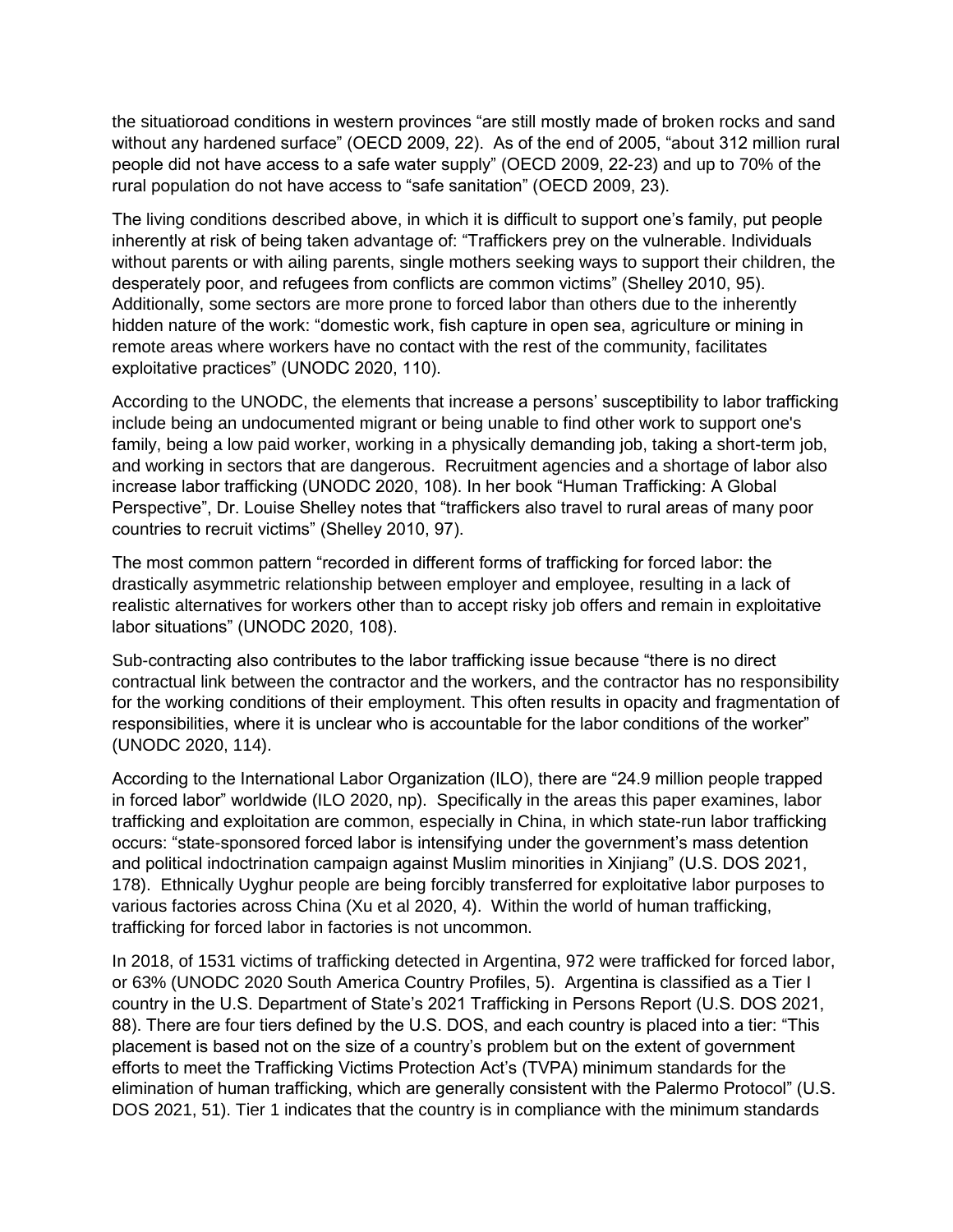set forth by the TVPA (U.S. DOS 2021, 51). Still, "adults and children from Argentina, particularly the northern provinces; Bolivia; Paraguay; Peru; and other countries are exploited in forced labor in a variety of sectors" (U.S. DOS 2021, 91).

Bolivia is listed in the Trafficking in Persons Report as a Tier 2 country. The Report notes that Bolivians who are "rural and poor" and indigenous "are particularly at risk for sex and labor trafficking" (U.S. DOS 2021, 131). Additionally, forced labor can be found in several industries, including mining (U.S. DOS 2021, 131).

Forced labor in Chile (listed as a Tier 1 country) also occurs in the mining sector (U.S. DOS 2021, 174).

As of 2021, The Democratic Republic of Congo (DRC) is not a party to the Palermo Protocol, meaning that it has not signed on to prevent trafficking in persons through the United Nations (U.S. DOS 2021, 60). DRC is listed as a Tier 2 country in the TiP Report, but the Report notes that "forced labor involving adults and children continues to be the primary type of trafficking within Congo" (U.S. DOS 2021, 190). The Wilson Center, a non-partisan policy forum, notes that the "extraction of [cobalt] is linked to child labor, safety risks, environmental abuses, and corruption" (Lawson 2021, np). One person interviewed in Mr. Sovacool's research, a safety coordinator for a state-owned mine, stated that "'ASM miners in the Congo are a textbook case of a vulnerable group. They literally rely on spades and buckets to mine cobalt, transporting it by bicycle or motorbike. They cannot even afford ladders, or trucks. Some even dig by hand'" (Sovacool 2021, 280).

Before we get into the nitty gritty of where the mineral extraction takes place and the supply chain that follows, it is prudent to note that The Business and Human Right Research Centre, based out of the UK, has begun researching "six key commodities vital to the clean energy transition: cobalt, copper, lithium, manganese, nickel and zinc" using what they deem the Transition Minerals Tracker (B&HRRC 2021, 1). They researched practices of companies "who hold a majority market share in one of the six commodities" (B&HRRC 2021, 1). The Tracker researches the companies' impact on local communities; environment impacts; corruption, mismanagement of funds, tax avoidance and workers' rights, among other things (B&HRRC 2021, 3). The Tracker found that over a ten-year period (2010-2020), there were a total of 276 human rights abuses reported, even though almost half of the companies have created a corporate human rights policy. But 51 out of 103 companies studied "have an allegation of human rights abuse - which indicates "a significant disconnect between policy and practice" (B&HRRC 2020,1). Of the 276 allegations reported, 68 of the allegations specifically related to "workers' rights, and of those just over half are about occupational health and safety (54%)" (B&HRRC 2020, 3). The London-based mining company Glencore PLC has "the worst human rights record among miners of metals used in renewable energy", with 64 of the 495 allegations since 2010 listed in the Business and Human Rights Center Report (Squazzin 2022, np).

# **Issues in Mining**

The battery component of Electric Vehicles is only one small part of a complex machine, yet even tracking the supply chain of the metals utilized in these batteries is extremely complex. To begin, we need to understand more about raw material extraction.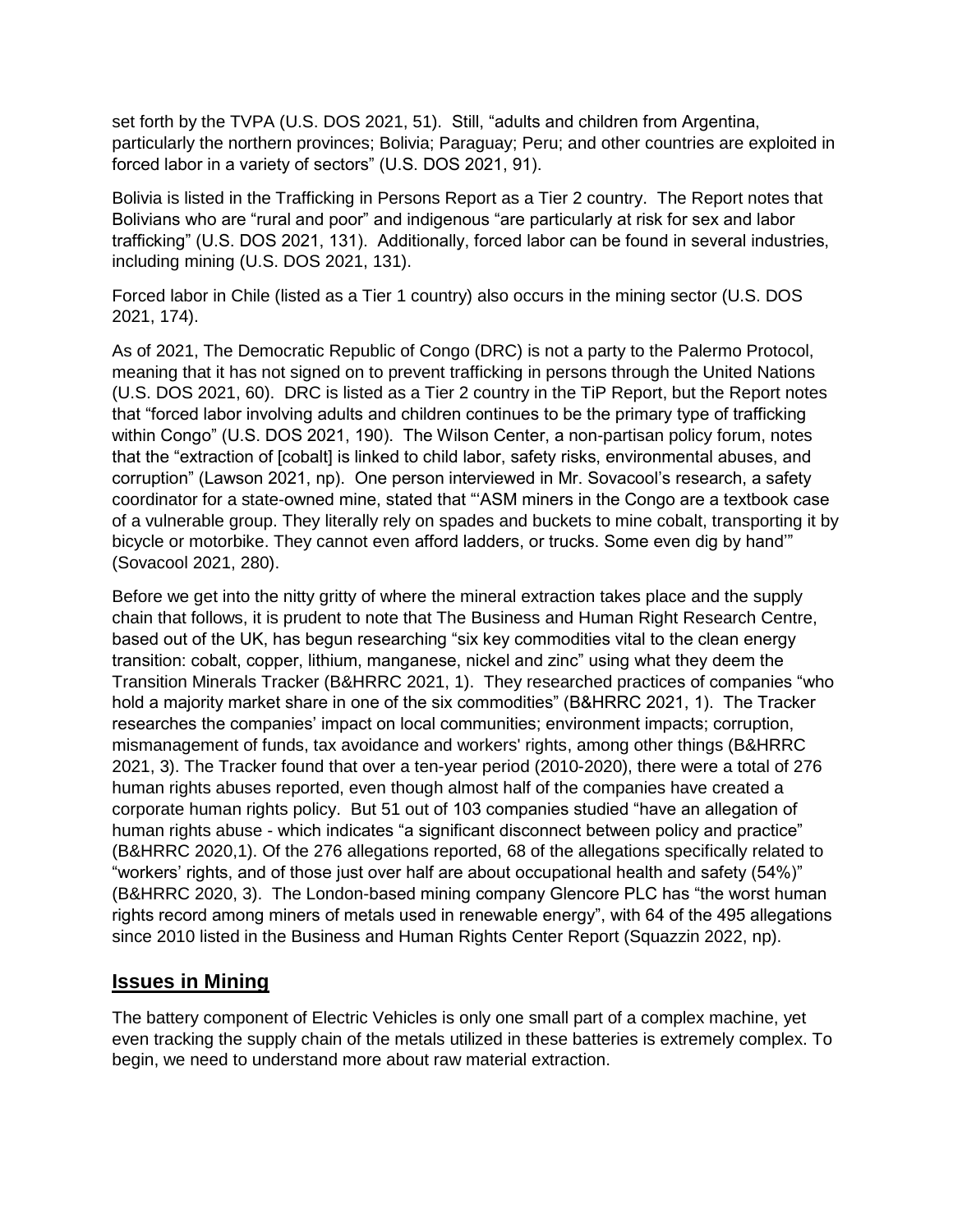Extraction of resources from the earth, also known as mining, is and has been one of the most controversial issues in our world, due to its effects on local communities, the health impact on miners, the environmental degradation and pollution that comes with it, and some mining companies' unethical behavior. Since colonial times, entities have sought to access and control foreign lands and resources "to enrich the centers of the world economy" (Jacka 2018, 62). This continues today, but with a corporate-based framework (for the most part) rather than a nation-based framework (Jacka 2018, 62). Mr. Jacka argues that what mining companies often present as "development", the extraction of resources "ultimately benefits the wealthy countries at the expense of poorer ones" (Jacka 2018, 62). Additionally, mining has "been associated with human rights and governance challenges, however, and mining of EV battery materials is no exception" (Elkind et al 2020, 9), as we shall see.

#### **Indigenous Land Issues**

Resource mining sometimes encroaches on indigenous lands, who "both [engage] with resource extraction as artisanal miners or workers at large-scale mines and [resist] these encroachments on their lands" (Jacka 2018, 62-63), because they are in need of income. The relationship with indigenous groups and the rural poor communities is often multi-faceted, and the issues that arise can be anything from pollution of natural resources, access to natural resources, and the amount of compensation due.

#### **Corruption**

Mining has been identified as the sector with "the second-highest incidence of corruption, with 50 percent of respondents saying they had observed corrupt acts" second only to the oil and gas industry (Elkind et al 2020, 10). There exists a "predisposition for both miners and controllers to take a gamble for a one-time high-value transaction is big and stimulates corruption" (Kister & Peyre 2016, 138). One such example is the current conditions surrounding cobalt mining in the DRC.

#### **Environmental Damage**

Pollution to water and air is a well-known effect of mining. Diminishing existing natural resources necessary for a community's survival is another issue, such as the "salar-based lithium extraction" in lithium triangle countries (LTCs), which utilizes large amounts of fresh water. In the arid climate present in LTCs, the decreasing rate of fresh water is an immense problem related to the very survival of the community (Elkind et al 2020, 11). Additionally, "cobalt mining in Congo can cause water pollution, air quality impacts, and possible radioactive exposure, affecting both miners and surrounding communities. Nickel mining operations around the world have been responsible for toxic air pollution and other harms" (Elkind et al 2020, 11).

#### **Poor Working Conditions**

Miners face threats to their health and safety each time they enter an underground project, especially in mines that are not regulated by governmental bodies. Without proper personal protective equipment, "many workers inhale dust from mining that can in some cases cause deadly lung disease" (Buratovic et al 2017, np). Additionally, because mining takes place in very rural areas, labor, health and safety violations are difficult to uncover. In some mining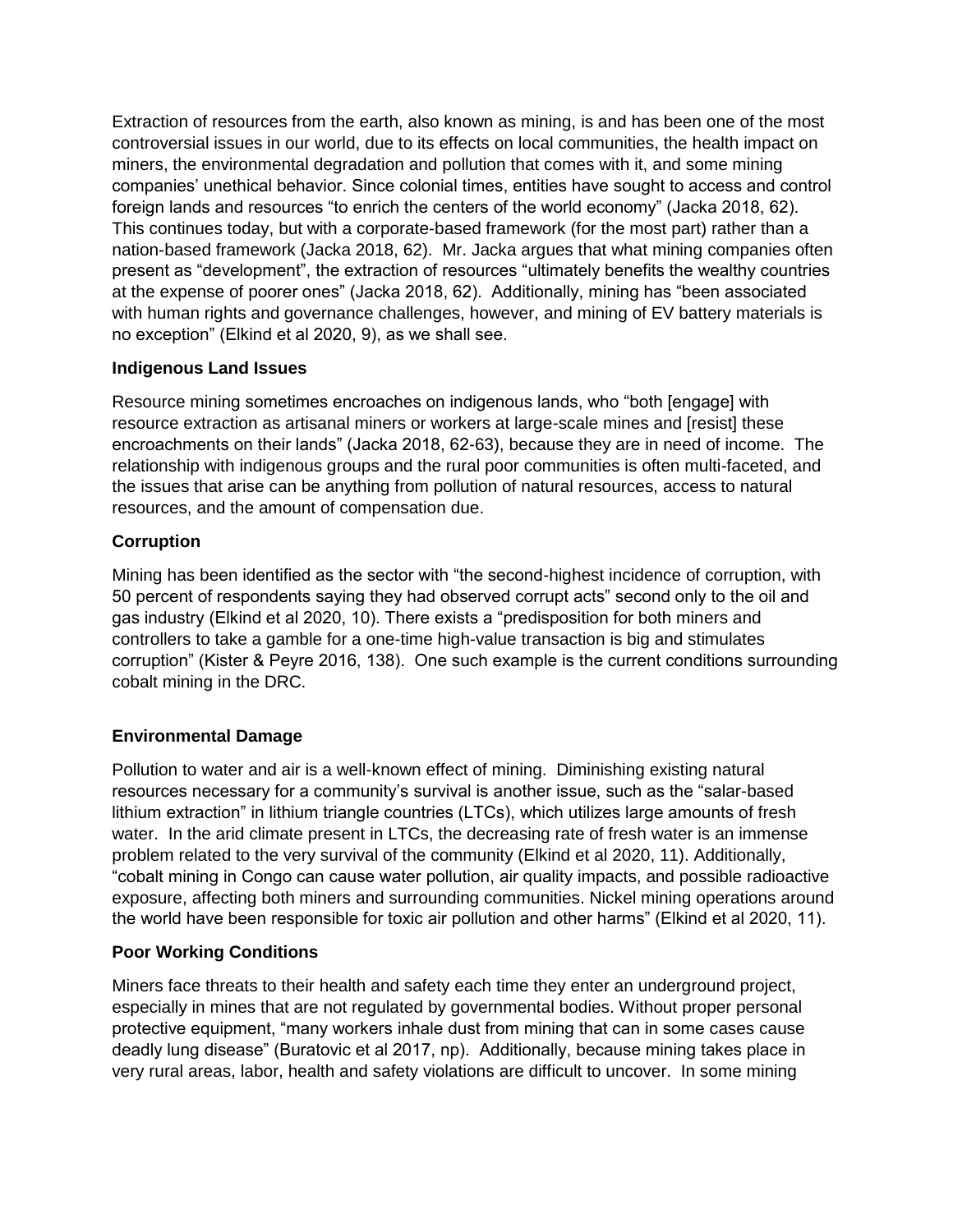operations around the world, child labor has been discovered such as in mines "for cobalt mining in DRC and silver mining in Bolivia" (Buratovic et al 2017, np).

The other metals involved in lithium-ion battery production (nickel, graphite, copper, iron, lead, steel, manganese) (Wiechman 2010, 1) deserve research that considers human rights as well, but the scope of this paper is limited to cobalt and lithium, with limited information about aluminum.

# **COBALT: DEMOCRATIC REPUBLIC OF CONGO (DRC)**

For all that is lacking in the living conditions of Congo, the DRC is rich in natural resources. It holds "some of the world's most valuable minerals" (Lawson 2021, np). In addition to approximately 50 percent of the world's cobalt reserves (Griffiths & York 2021, np), copper, gold, coltan and diamonds are embedded in the Earth's crust within the DRC (Lawson 2021, np). Cobalt is crucial to the production of lithium-ion batteries "preventing them from overheating or even exploding" (Griffiths & York 2021, np). But "extraction of the mineral is linked to child labor, safety risks, environmental abuses, and corruption", which will continue to grow if not addressed (Lawson 2021, np).

The U.S. Geological Survey indicates that in 2022 "Congo continued to be the world's leading source of mined cobalt, supplying more than 70% of world cobalt mine production" with the vast majority of the mined mineral going towards lithium-ion battery production (U.S. DOI 2022, np). The recent increase in U.S. cobalt demand can be attributed to the demand for electric vehicles: "While a smartphone might contain five to 10 grams of refined cobalt, a single electric-car battery can contain up to 15,000 grams" (Frankel & Chavez 2016, np).

#### **ASM vs LSM**

Mines are categorized into two types: Artisanal and Small-Scale Mines (ASM) and Large-Scale Mines (LSM). The World Bank defines ASM as "low investment, labor intensive local production, informality, as well as no or low level of mechanization" (Jacka 2018, 63). Cobalt is extracted by ASM miners "digging small tunnels by shovel, pickaxe, or even hand" (Sovacool 2021, 273). Usually dug by adult men, the underground tunnels can be 90 to 120 feet deep (Sovacool 2021, 273), "often without any support to hold them up" and little to no ventilation (Amnesty International 2016, 6). Women and children also participate in ASM by searching through tailings (or discarded by-products) from LSM sites (Amnesty International 2016, 5).

Though the majority of mining in terms of output "takes place in corporate, securitized enclaves with capital-intensive modes of production" (Sovacool 2021, 273), research indicates that ASM mines employ "an estimated three-quarters of the active working population of sub-Saharan Africa" (Hilson et al. 2017, 80), or 20 million people (Sovacool 2021, 272). Another "100 million individuals who depend upon its activities indirectly for their livelihoods" (Hilson et al. 2017, 80). In terms of the number of people employed in the ASM sector in the DRC, the informal ASM sector far outweighs LSM. Clearly, artisanal mining is a critical source of income for rural Congolese (Sovacool 2021, 271). Shockingly, cobalt from artisanal mines supply 20% of DRC's output (Lawson 2021, np).

Business arrangements for Artisanal and Small-Scale Miners vary. Some miners work for themselves, some work as "hired laborers", and others "have a business arrangement with an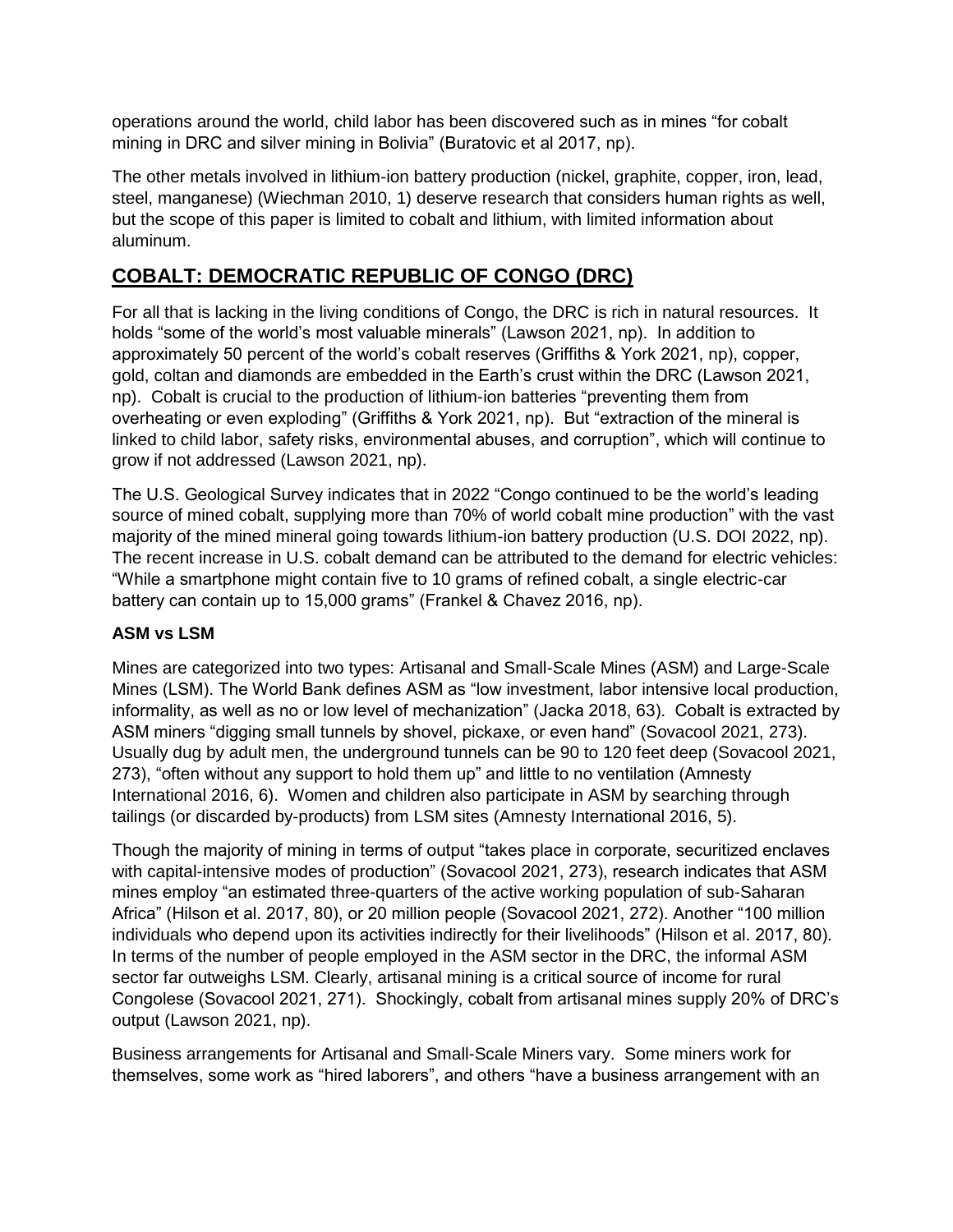investor, who funds the digging of the tunnel and manages the sale of the product" (Amnesty International 2016, 5).

Laurent Kabila, the former president of Congo "encouraged people to dig for themselves as the government could not revive industrial mining" (Amnesty International 2016, 5) following the Second Congo War and subsequent collapse of the largest state-owned mining company. As a result of these events, many Congolese citizens took up ASM mining to bring in income (Amnesty International 2016, 5).

LSM mines have their own issues as well. Hiring workers via subcontractors is a common practice, which "can leave workers in an extremely precarious position: often hired on short-term contracts, or no contract at all, with limited benefits, low pay and the threat of terminations always hanging over them" (Pattisson 2021, np). The Guardian found that some wages were as low as 30 pence an hour (Pattisson 2021, np), or 37 cents per hour USD. Inevitably, the use of subcontracting allows the LSM mines the freedom to escape accountability for their labor practices.

Unregulated mines, of both the Artisanal Small-Scale Mine and the Large-Scale Mine varieties, inevitably come with consequences. From exploitative labor practices in LSM mines, to the physical danger of ASM mines, the negative consequences to miners' health and safety abound. ASM cobalt mines in the Congo are also notoriously known to be the workplaces of children.

#### **Child Labor / Labor Exploitation**

The exact number of children mining for cobalt in the DRC is unclear (it is difficult to measure), but "UNICEF estimates that 40,000 children work in mining across the south of the DRC where cobalt is found" (Dummett 2017, np). Some of the children are "as young as six years old" (Lawson 2021, np). Sovacool's interviews revealed the physical abuse of children, "manual labor and degraded health" among children in the cobalt mines (Sovacool 2021, 278). In 2016, Amnesty International had previously uncovered similar allegations:

"Child miners said they worked for up to 12 hours a day in the mines, carrying heavy loads, to earn between one and two dollars a day."

"Several children said that they had been beaten, and seen other children beaten, by security guards employed by mining companies when they trespassed on those companies' mining concessions."

"Children who collected, sorted, washed, crushed, and transported minerals were paid per sack of minerals by the traders. The children had no way of independently verifying the weight of the sacks or the grade of the ore, and so had to accept what the traders paid them, making them susceptible to exploitation."

- Amnesty International, "This is What we Die For: Human Rights Abuses in the Democratic Republic of the Congo Power the Global Trade in Cobalt. 2016, page 6.

The United States Department of Labor lists cobalt mining in the DRC among the worst forms of child labor in their List of Goods Produced by Child Labor or Forced Labor (U.S. DOL 2021). This is rightly so, as children should not be doing manual labor. However, child labor is more nuanced than most people realize: poverty-stricken families in the DRC are fighting for survival, so any family member who is able is sometimes asked to help bring in income.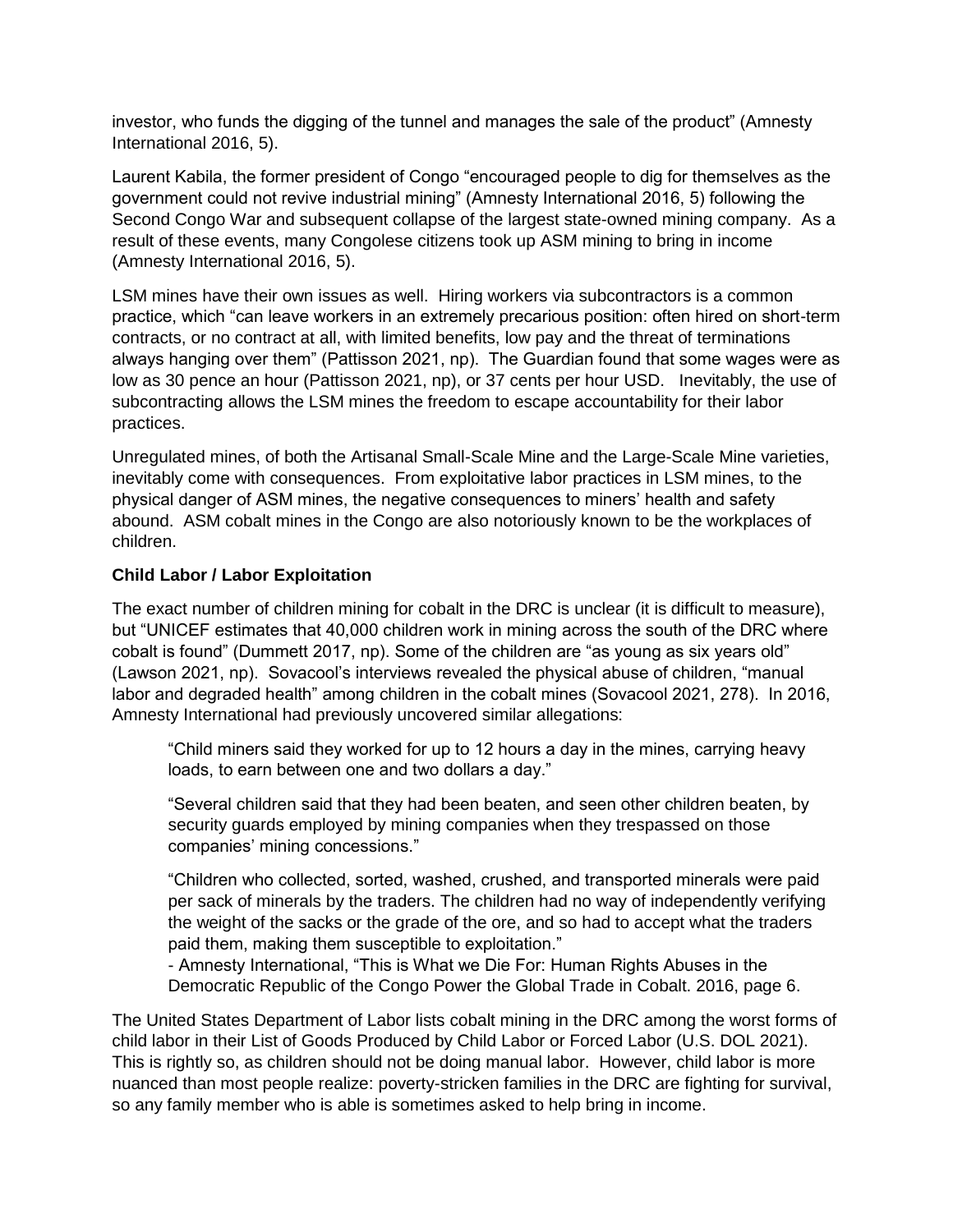Children are not the only exploited laborers among the cobalt mines. Miners "are constantly exploited and operate at the bottom of a hierarchy of Congolese power relations. According to the data, this occurs most often at the hands of the government, foreign firms, and the police and military, but it can also be by local firms or even other community members themselves" (Sovacool 2021, 278-279). Some ASM miners have reported being hassled by the police or military, and even "being taken advantage of by either the bosses that worked for the local companies they sold cobalt to, or LSM operations that artificially depressed the price of cobalt" (Sovacool 2021, 279-280).

In addition to being exposed to exploitation, harassment, the constant danger of collapse and poor oxygenation, many of the miners do not wear personal protective equipment, including face masks "that could prevent them from inhaling cobalt dust" (Dummett 2017, np), which "can result in potentially fatal lung disease, called 'hard metal lung disease" (Amnesty International 2016, 5). The DRC's Mining Code, authored in 2002, and Regulations, authored in 2003, offer "no guidance for artisanal miners on safety equipment or how to handle substances which may pose a danger to human health, apart from mercury" (Amnesty International 2016, 5) and "very few provisions to protect artisanal miners' labor rights" (Amnesty International 2016, 7).

When the abuses in cobalt mines were exposed on an international level approximately five years ago, it created a public outcry "forcing the western technology and automotive brands that rely on the mineral to look for ways to source 'clean' cobalt, free from human rights abuses" (Pattisson 2021, np)

Clearly, the human rights abuses occurring in Congo's cobalt mining sector are in part due to a lack of governmental guidance. Amnesty International also noted "a significant lack of capacity within governmental agencies to monitor and enforce safeguards and improve conditions for artisanal miners" (Amnesty International 2016, 7). There are not enough labor inspectors to monitor the entire Katanga region (Southern DRC), and "the government has been criticized by UN human rights monitoring bodies, ILO expert bodies, NGOs and others for its failure to put in place an adequate labor inspection system" (Amnesty International 2016, 7). Though the DRC government is unable to ensure mining safety or provide social services, it does not hesitate to collect mining royalties (Sovacool 2021, 272).

#### **Corruption**

Corruption also plays an integral role in DRC cobalt mining. Amnesty International and other researchers have cited DRC officials failing to do anything about unsafe conditions and child labor issues in return for payment (Amnesty International 2016, 8 & Elkind et al 2020, 9). Another arrangement "involved the granting of stakes in mineral licenses at below-market value to well-connected intermediaries, who then sell them for a profit and distribute kickbacks to top officials" (Elkind et al 2020, 9). Transparency International ranks the DRC 169th out of 180 countries evaluated in their Corruption Perceptions Index, receiving a corruption score of just 19 out of 100 (with 0 being highly corrupt) (Transparency International 2021, np).

#### **China's involvement**

No presentation of the DRC's cobalt extraction industry would be complete without mentioning the investment of China, who as previously mentioned, is integrally involved in all aspects of the lithium-ion battery supply chain. Kalantzakos notes that developing nations may be happy to do business with a non-Western nation since "the network of relationships that China has created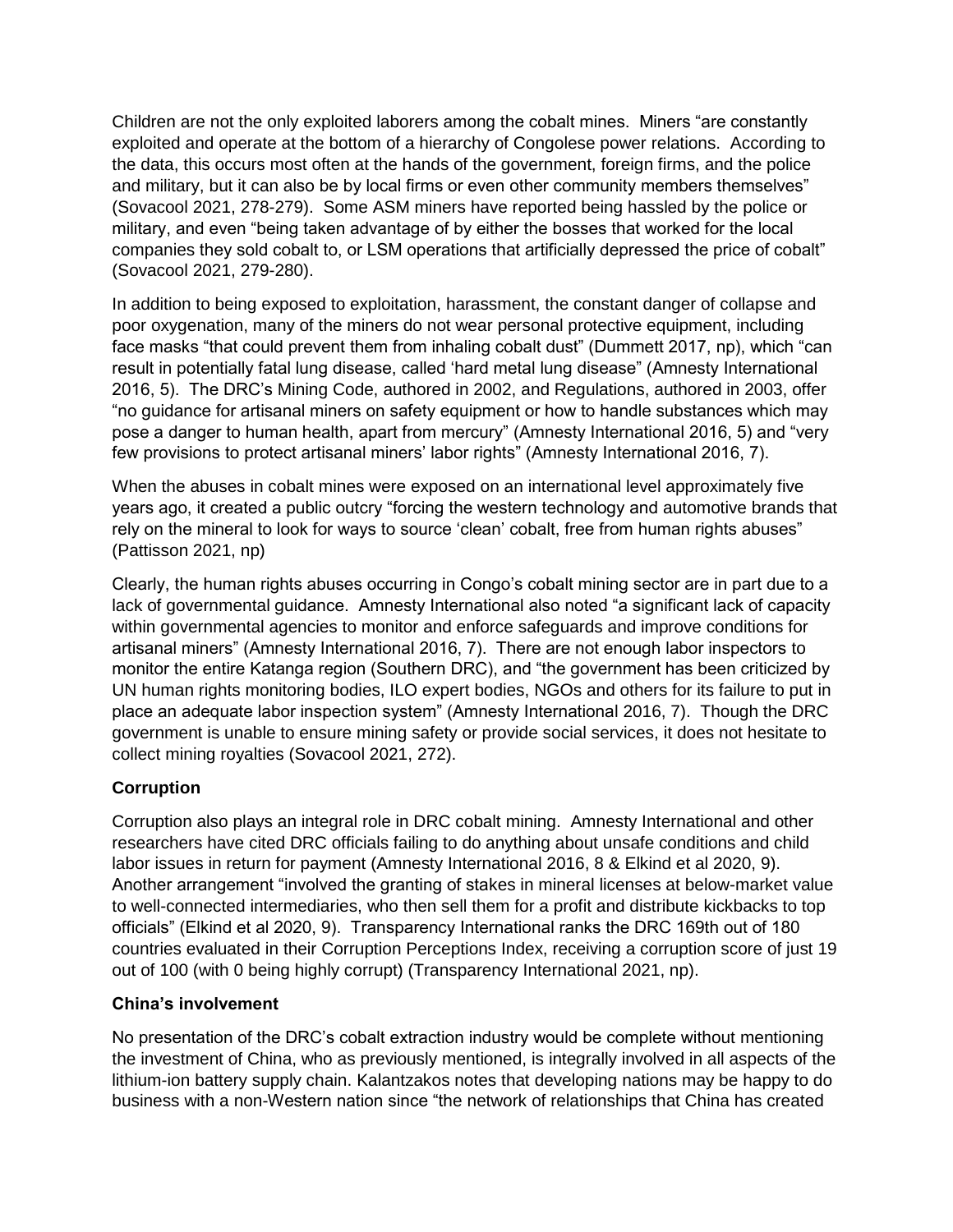offers both agency and alternatives to developing nations that felt constrained to rely solely on the neoliberal economic recipes for investment of Western powers" (Kalantzakos 2020, 11).

"If the road runs through DRC, it also runs through China. More than 90 percent of the DRC's cobalt exports in recent years have gone to China [...] China is the DRC's largest trading partner by a factor of five and is also a major provider of development grants and loans. Between 2007 and 2017, Chinese commitments to the DRC totaled around US \$5-7billion, with almost US\$4 billion of that focused on the mining sector" -James Griffiths & Geoffrey York, "How China is Using Congolese Minerals to Dominate the Global EV Market." 2021.

Even though the DRC law requires that mining contracts must be published, the publicly available contracts are "highly opaque," so determining whether "promised infrastructure investments" have come to fruition is difficult if not impossible to determine (Griffiths & York 2021, np).

Not surprising to even a novice student of worldwide development, "mining giants employ craft tax-avoidance strategies, severely understating the value of their assets in African countries and assigning the bulk of their income to subsidiaries in tax havens such as Bermuda, the Cayman Islands, and the Marshall Islands" (French 2015, np). Of course, this has a brutal impact on the nation of Congo, as an inability to collect the corporate taxes owed to them affects their capacity to supply infrastructure and guarantee the health and safety of its constituents, among other things. Additionally, what was perhaps expected in the initial negotiation over mining rights that having a foreign firm operate mines in the DRC would bring jobs to the area - is not always the reality, since "Chinese companies frequently bring in their own workers from China" (French 2015, np). Notwithstanding, human rights violations "connected to multiple Chinese mining companies" have also been reported (Buratovic et al 2017, np).

#### **Cobalt Supply Chain**

#### **ASM Mines (DRC) → Markets (DRC) → Refiners/smelters (China) → Battery Component Manufacturers (China, South Korea) → Battery Makers (China, South Korea) → EV Car Companies (Worldwide) → Car Dealerships (Worldwide)**

Compiled with information from: Dummett, Mark. The Dark Side of Electric Cars: Exploitative Labor Practices. Time Magazine. September 29, 2017.

After being removed from the mines, some of the ore supplied to Chinese smelters is sold through local markets, in which ASM miners must rely on Chinese buyers to evaluate the quality of the cobalt they are selling, since the miners do not have access to the high-tech machine necessary for evaluation (Frankel & Chavez 2016, np): "Independent traders at Musombo most of them Chinese - buy the ore, regardless of where it has come from or how it has been mined" (Amnesty International 2016, 8). The "how" of cobalt mining is quickly lost in the supply chain, unverified and brushed under the rug.

Several Chinese owned mining companies have been investigated by reporters, including Congo Dongfang International Mining (CDM), owned by Huayou Cobalt which is "a Chinese conglomerate with interests in every step of the cobalt supply chain, from mining to cathode production" (Pattisson 2021, np); and Tenke Fungurume Mining (TFM), one of the largest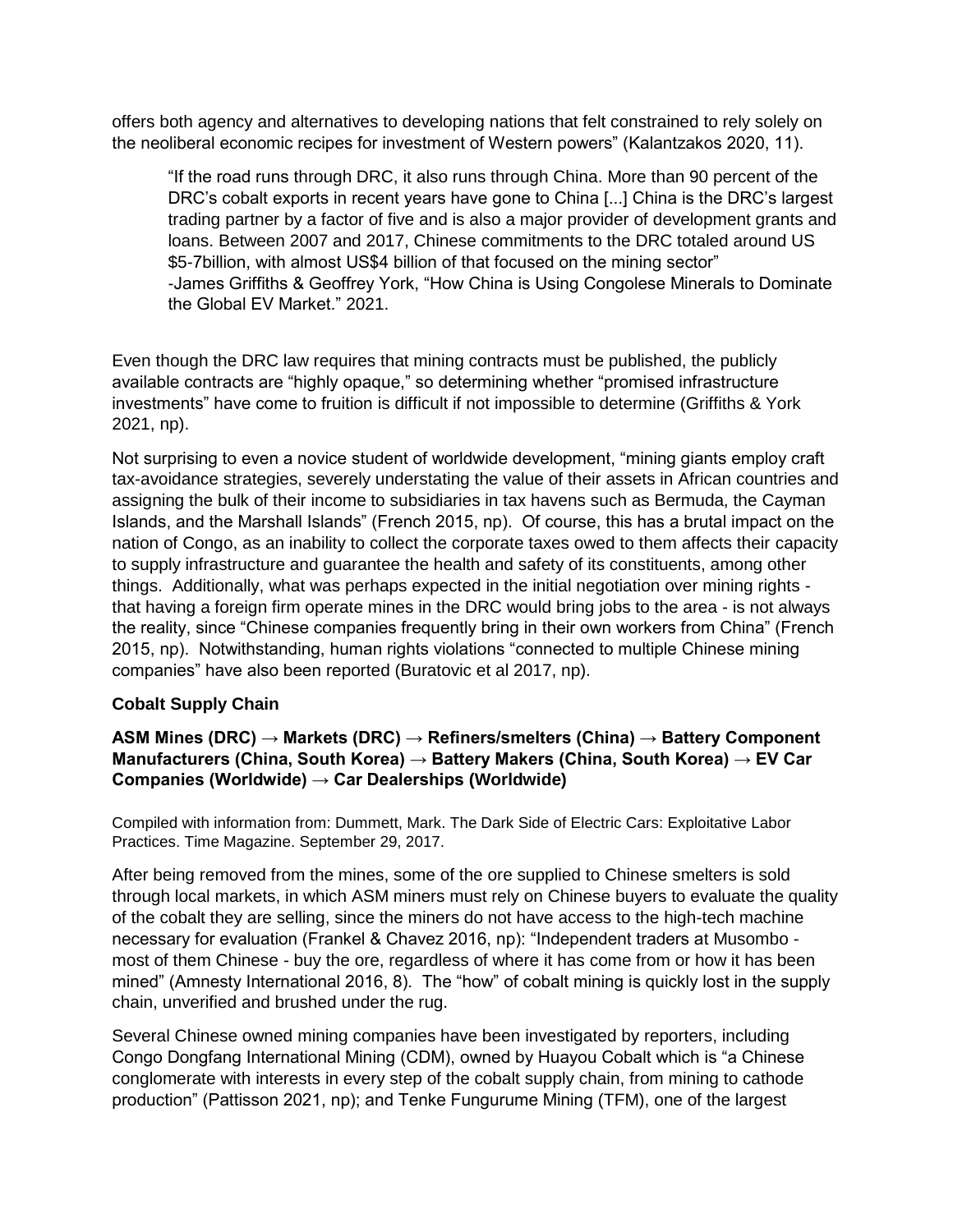copper and cobalt producers in the DRC. Labor exploitation has been uncovered in connection to these companies (Pattisson 2021, np).

The ore is then shipped to China or South Korea for refining, though "China has 72% of the global cobalt refining capacity" (U.S. DOE 2022, 19). (There are obviously more steps in the supply chain before a vehicle is ready to sell which will be covered later in this paper.)

Though the allegations by Amnesty International were denied by many of the companies, "they are listed as customers in documents of other companies who are listed as buying from Huayou Cobalt - but did not explain whom they sourced cobalt from [...] it is unlikely that all these large companies are not sourcing any cobalt from the DRC" (Amnesty International 2016, 9)

#### **Congo Lithium Mines?**

Recent news that "three international companies have announced their intention to explore for or produce lithium" in Manono, Congo is concerning (Global Witness 2021, 3). These new mines in the Democratic Republic of Congo are at risk for all of the issues discussed in the Cobalt section of this paper, because the lithium is present in spodumene, a hard rock requiring traditional mining techniques to remove it.

Electric vehicle companies interviewed by Amnesty International "stated that they have a zerotolerance policy when it comes to child labor in their supply chains" (Amnesty International 2016, 9) but because U.S. legislation does not cover cobalt under it's "conflict mineral" definition, due diligence is not required for companies sourcing cobalt (Amnesty International 2016, 10). Multiple companies in the electric car industry interviewed by reporter Mark Dummett indicated "how difficult it is to map the cobalt supply chain" (Dummett 2017, np). But talk is cheap, and difficulty should not be an excuse that exempts companies from performing due diligence. Still, consumers should also take into account the impact that bad public relations could have on the already impoverished communities in the DRC that rely on income from cobalt mining.

(Suggested solutions to the issues presented in this section will be discussed at the end of the paper.)

# **LITHIUM: ARGENTINA, BOLIVIA, CHILE**

Lithium is sometimes referred to as "white gold". Elkind et al note that "worldwide lithium reserves are estimated at 14 million metric tons, compared to 2018 production of 85,0000 tons" (Elkind et al 2020, 6).

Mining of lithium occurs in Australia, China, Zimbabwe, Portugal and Brazil and around the Atacama Desert in Chile, Argentina and Bolivia (Buratovic et al 2017, np). In Chile, "lithium has been mined since the 1980s" (Buratovic et al 2017, np). Chile has access to lithium in both of the forms in which it is mined today: lithium carbonate, which is extracted from brines, and lithium hydroxide, which is mined from hard rock minerals (Buratovic et al 2017, np). Argentina and Bolivia touch the Atacama salt flats, giving these nations access to the brine-based method of extraction as well. These three nations - Argentina, Bolivia and Chile - form what is referred to as "the lithium triangle" (Buratovic et al 2017, np).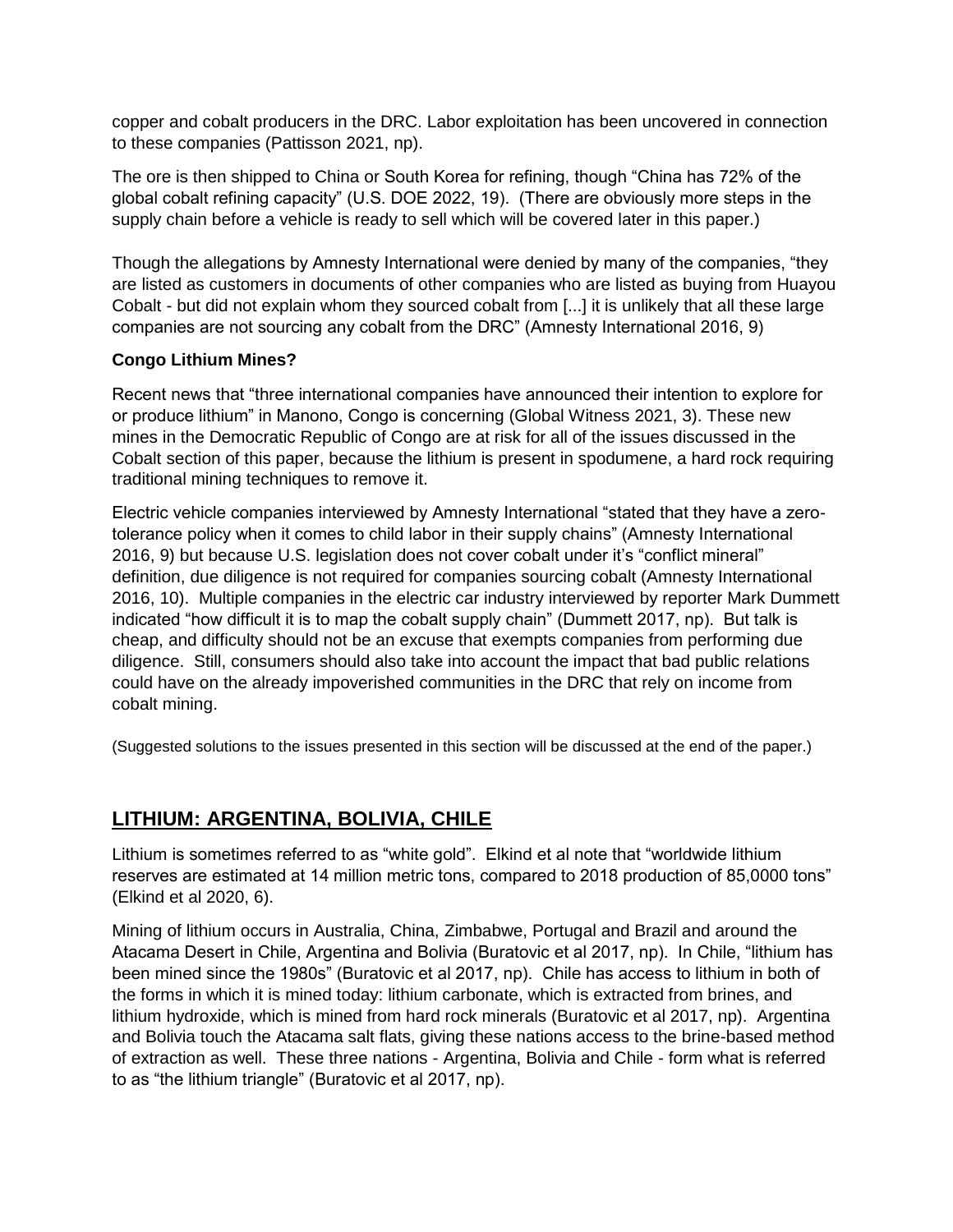The process of mining lithium from the salt flats is different from traditional mining, due to the fact that it is embedded in water, not hard rock. The brines are found underneath the salt flat, so it must be pumped to bring the brine to the surface "using fresh water, then placed in large ponds, where the sun evaporates the water" (Vasquez 2020, 7).

The traditional mining of lithium from hard rock "comes mostly from spodumene, a mineral derived from pegmatite rock that is known for its high lithium content. Pegmatite lithium deposits are mined using conventional open-pit or underground mining techniques' (Vasquez 2020, 7).

Economically, developing lithium mining could be valuable for the lithium triangle countries, but it does not come without challenges.

Political unrest is one challenge that the lithium industry faces. In Bolivia, former president Evo Morales resigned due to suspicion of election rigging; he was granted political asylum in Argentina. He had signed a contract with a German Lithium company which was later canceled. Since then, the new president has "repeatedly postponed the election, citing COVID-19 concerns" (Vasquez 2020, 12-13).

Argentina is clearly taking a business-friendly approach to lithium mining (Vasquez 2020, 2), but one wonders if these companies have a history of human rights abuse allegations. Chile and Bolivia are taking different approaches to lithium mining, which has resulted in slowed production. Bolivia would like to guarantee that the nation and people benefit as much as possible from their natural resources (Revette 2015, 155), whereas Chile has imposed "high barriers to entry" (Vasquez 2020, 2) that restrict which companies can access their lithium resources (Anlauf 2018, 167).

Sadly, native communities in South America (and throughout history) have been taken advantage of due to their naivete in regard to the Western world (Anlauf 2018, 174). Oftentimes, the communities are not given enough information in order to make an informed decision about allowing access to the resources present on native land (Anlauf 2018, 173). Other times, mining companies offer services that are lacking (recall the poor living conditions referenced in the introduction) in the rural, poor areas in which the mine would be located, such as "transport, health care, as well as education. However, many of these services stopped once the project was approved" (Anlauf 2018, 144). It seems fair to refer to a situation such as what happened in Olaroz, Argentina as manipulative and unjust.

The issues when mining companies approach native communities are "how native communities are treated and to what degree they are allowed to share the profits of the extractions taking place on 'their ground'" (Buratovic et al 2017, np), and also how the extraction will affect the community's access to their own natural resources. These issues can understandably upset the locals: "Some lithium projects are already encountering domestic hostility due to concern about the water used for processing the lithium into commercially traded lithium carbonate" (Vasquez 2020, 13). The climate in the Atacama Desert is extremely arid, so water is a critical resource. Water is not only valuable to the people of the community, but also to the native wildlife of the region: "In Chile, a court upheld an appeal by indigenous populations living close to Atacama Desert brine operations, who argued that SQM's remediation plan was insufficient to address environmental impacts, including to the region's flamingo colonies" (Vasquez 2020, 13). This is one example of an externalized cost that the "historically marginalized, not accustomed to Western knowledge systems" residents did not receive from the partial information supplied by the mining companies (Anlauf 2018, 174). There are also cultural preservation issues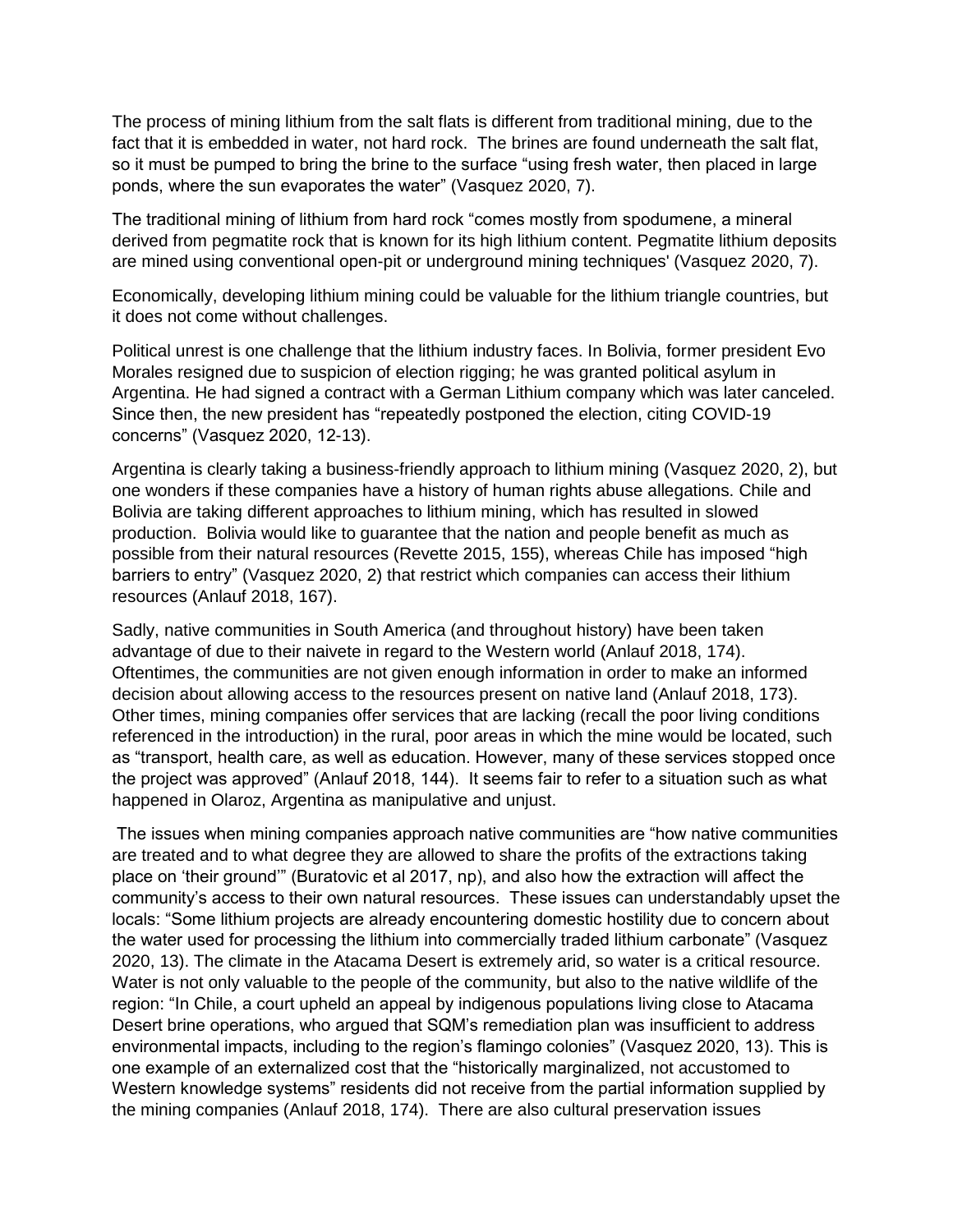surrounding mining in the LTCs: historically, local residents embrace pastoralism as a way of life, so they "have a strong interest in a sound environment, [but] many also feel an urgent need for (immediate) improvements of their material well-being" (Anlauf 2018, 170), given the substandard conditions in which they live. The mining companies that are negotiating access to the mineral resources in South America clearly have an advantage over the native peoples, often resulting in imbalanced contracts that lean heavily in favor of the corporation (Jacka 2018, 69). In the case of Jujuy, Argentina, the corporation's bad faith negotiation allowed them to take advantage "of the ill-designed autonomous administration as well as the historical vacuum of the state.

Beyond the initial contract negotiation regarding access to resources and impact, "working conditions and salaries'' should also be examined as they remain controversial in mining (Buratovic et al 2017, np). Though 11 of the 14 South American mining companies researched by the Business and Human Rights Resource Centre have a human rights policy, they found 19 allegations of human rights abuses in their South America Deep Dive (B&HRRC SA Deep Dive 2021, np). Additionally, "South America has some of the Transition Mineral Tracker's most notorious cases of human rights abuses in relation to environmental damage and defense" (B&HRRC SA Deep Dive 2021, np).

Yet, residents of communities near lithium mining are not always opposed to the extraction. Anna Revette's interviews of Bolivian residents reveal that indigenous communities do not always view mining of their lands in a negative light - some see the economic opportunity that presents with resource extraction, but still take a cautious outlook (Revette 2015, 154).

Though the author was not able to uncover any specific instances of labor trafficking or exploitation in LTCs, human rights groups, governments and private citizens should be concerned about the possibility of this area becoming a trafficking hotspot due to the poor economic conditions in native communities surrounding the Atacama salt flats. Beyond the individual risk factors, as mentioned in the introduction, UNODC also identified the following factors that are currently present in the lithium mining sector: working in a physically demanding job and working in sectors that are dangerous. Recruitment agencies and a shortage of labor also increase labor trafficking. The current supply chain struggles, due to a backlog of demand for EVs that was built up during COVID-19 could also drive trafficking to lithium mines in less developed countries. The area of most concern is Chile's lithium mines due to the fact that it is traditional hard rock mining, meaning the mine is located in a remote region and therefore trafficking or other abuses would be difficult to trace.

It is beneficial for readers to remember that just because nothing has been uncovered in the news or in academia does not mean it is not happening. Human trafficking is one of the most difficult crimes to detect as it is hidden in plain sight or hidden in remote parts of the world (U.S. DHS 2022, np). In addition to labor exploitation, we should also be on the lookout for corruption as the LTCs negotiate contracts with transnational mining corporations.

Along with its vast control of cobalt, China has its eyes set on the lithium triangle too: "Ganfeng Lithium participates in two projects in Argentina, Cauchari-Olaroz and the Mariana Project. In Chile, Tianqi Lithium holds a stake in the storied Salar de Atacama, one of the most established lithium brine locations in Latin America. As Bolivia tries to catch up to its neighbors, its vast lithium resources are also attracting interest from China" (Brown, Sophia 2021, np).

(Suggested solutions to the issues presented in this section will be discussed at the end of the paper.)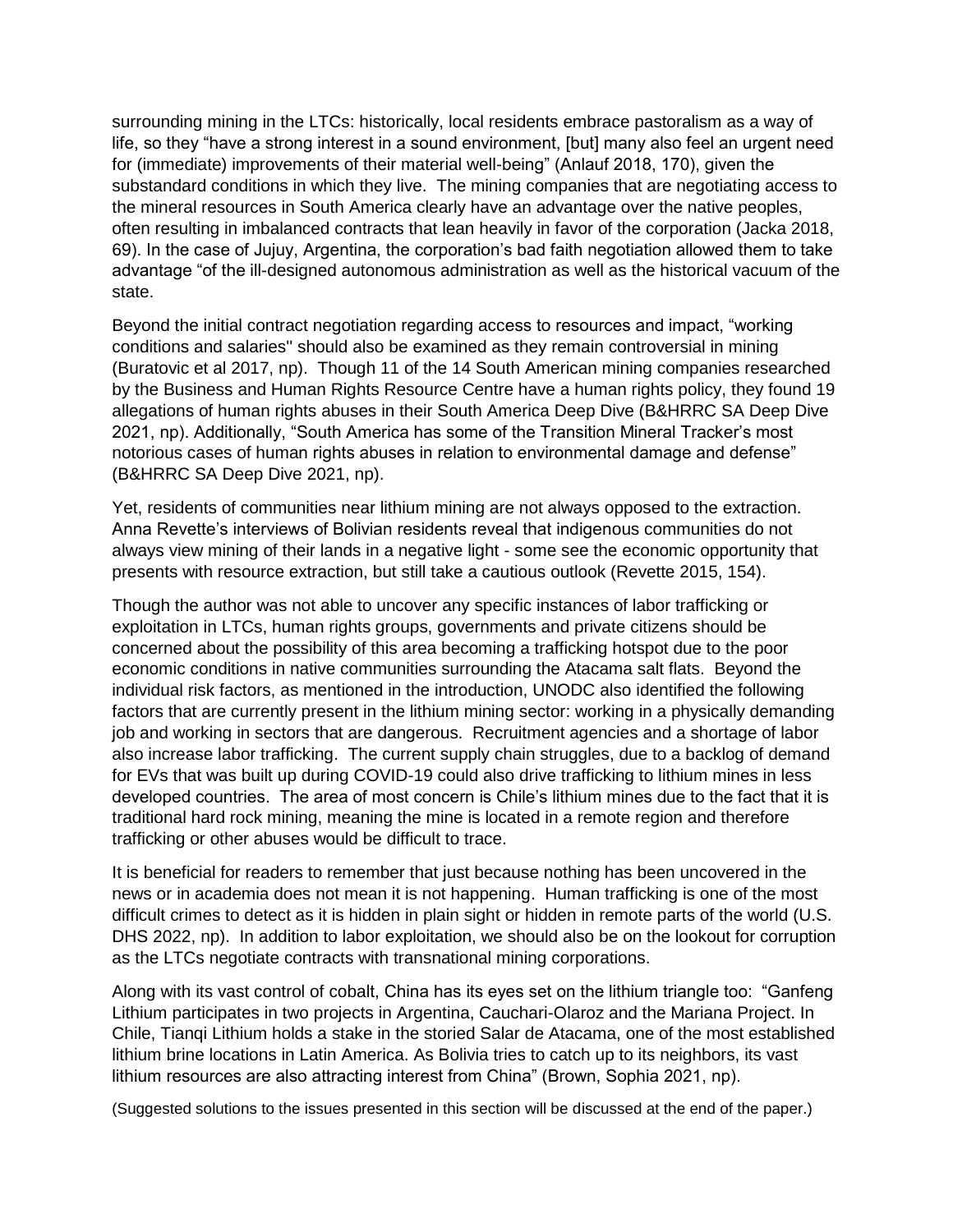# **MANUFACTURING: CHINA**

What do the Atacama Desert communities in the lithium triangle and the rural jungle communities of the Southern Congo have in common? China.

China has invested heavily in both the DRC and LTCs in an effort to control the supply chain for electric vehicles. Not only does China own a sizable number of mines in the DRC, but they are now investing in mines in the lithium triangle countries. China-owned lithium extraction companies Tianqi Lithium & Jiangxi Ganfeng Lithium are both fully "vertically integrated", meaning that the company takes part in each step of the manufacturing process from raw material extraction to production, and finally the "processing and sales of a wide range of highquality lithium products" (Kalantzakos 2020, 7). China controls the raw materials needed for green technology, and "it has an even more dominant role in the processing and refining of critical minerals" (Bordoff & O'Sullivan 2022, np) as well. These value-added companies and "their supply chains have been the beneficiary of substantial [Chinese] governmental support" (Graham et al 2021, 73).

To pursue the clean energy shift, in 2013 China developed and adopted the The Belt and Road Initiative (BRI), which "sets out to unite Eurasia and Africa and loop in South America into a seamless space of trade and high connectivity" (Kalantzakos 2020, 2). Because of China's foresight and heavy investment into the "clean energy" sector, they are "at least a decade ahead of [sic] competitors" (Kalantzakos 2020, 5), given that the "lead time for a mine to be brought into operation requires at least a decade" (Kalantzakos 2020, 4).

China is now seeing the benefit of their BRI investments as "a 2020 World Bank report finds that production of lithium and cobalt may increase by 500 percent by 2050 to meet clean energy demand alone" (Kalantzakos 2020, 3). The demand for electric vehicles has recently vastly increased in America, but still "China has over 60% of the current global lithium refining capacity, followed by Chile with 26%. The United States has 3% of the global lithium refining capacity with two facilities" (U.S. Department of Energy (DOE) 2022, 19). China has also invested in the vertical integration of cobalt, as previously indicated: "About 90 percent of China's cobalt originates in Congo, where Chinese firms dominate the mining industry" (Frankel & Chavez 2016, np).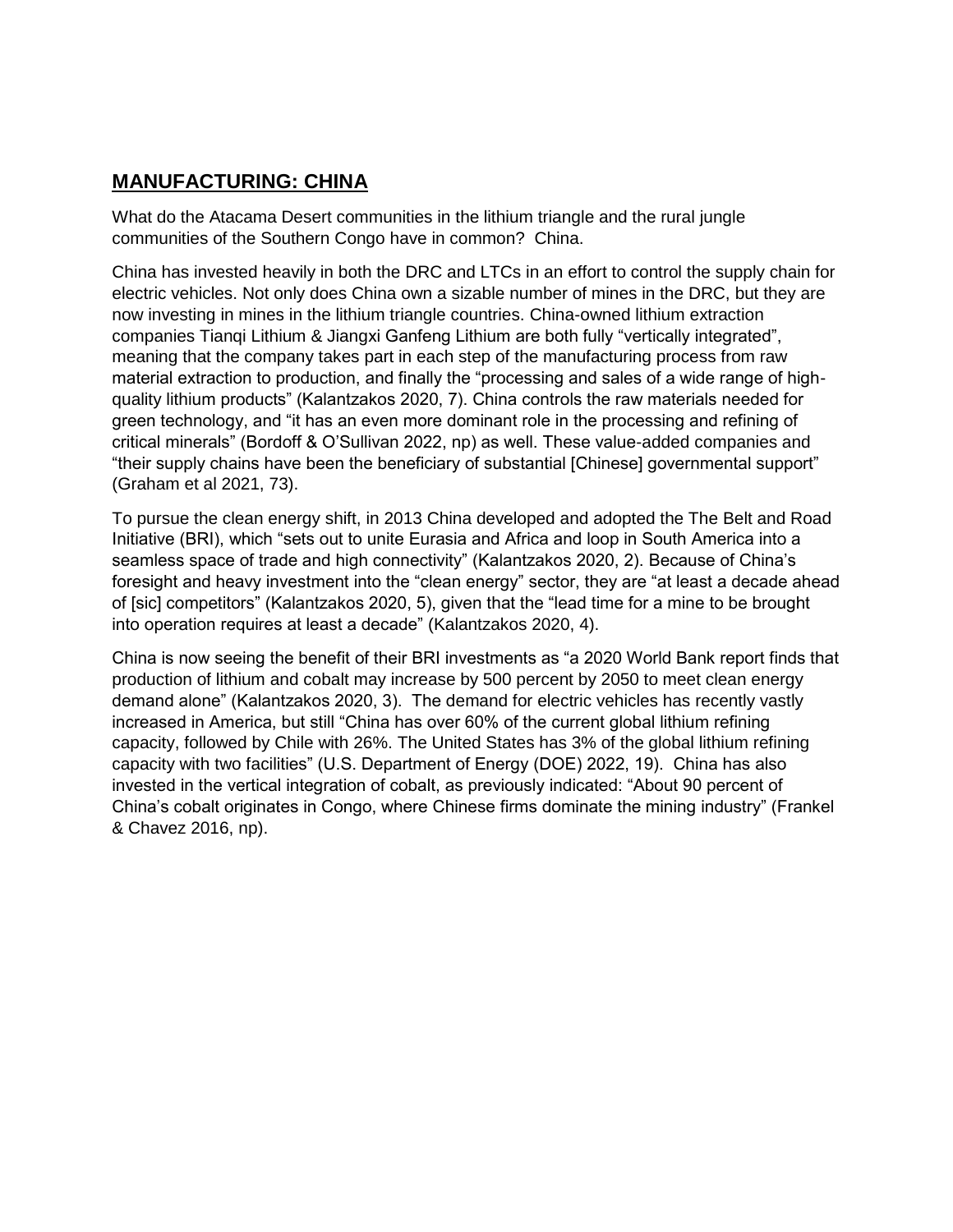#### **Supply chain**



# WHAT DOES THE EV BATTERY SUPPLY CHAIN LOOK LIKE?

Source: Elkind, Ethan, Heller, Patrick & Lamm, Ted. "Building a Sustainable Supply Chain: Frequently Asked Questions" Natural Resource Governance Institute & Berkeley Law Center for Law, Energy & the Environment. April 2020.

This paper has demonstrated the dominance that China has over the green energy transition, and the lithium-ion battery supply chain specifically. Each step of the supply chain is examined below.

#### **Mining**

Congo DongFang Mining (CDM), a subsidiary of Huayou Cobalt, is one of the DRC's "largest mining companies, according to Congolese mining statistics. And CDM is by far Congo's top exporter of cobalt" (Frankel & Chavez 2016, np).

In response to child labor allegations at DRC mines, the president of Huayou Cobalt "told the Post that his company has never questioned how its minerals were obtained, despite operating in Congo and cities such as Kolwezi for decades [...] 'We didn't realize'" (Frankel & Chavez 2016, np). "Lithium-ion batteries were supposed to be different from the dirty, toxic technologies of the past. Lighter and packing more energy than conventional lead-acid batteries, these cobalt-rich batteries are seen as 'green'" (Frankel & Chavez 2016, np), but cobalt mining has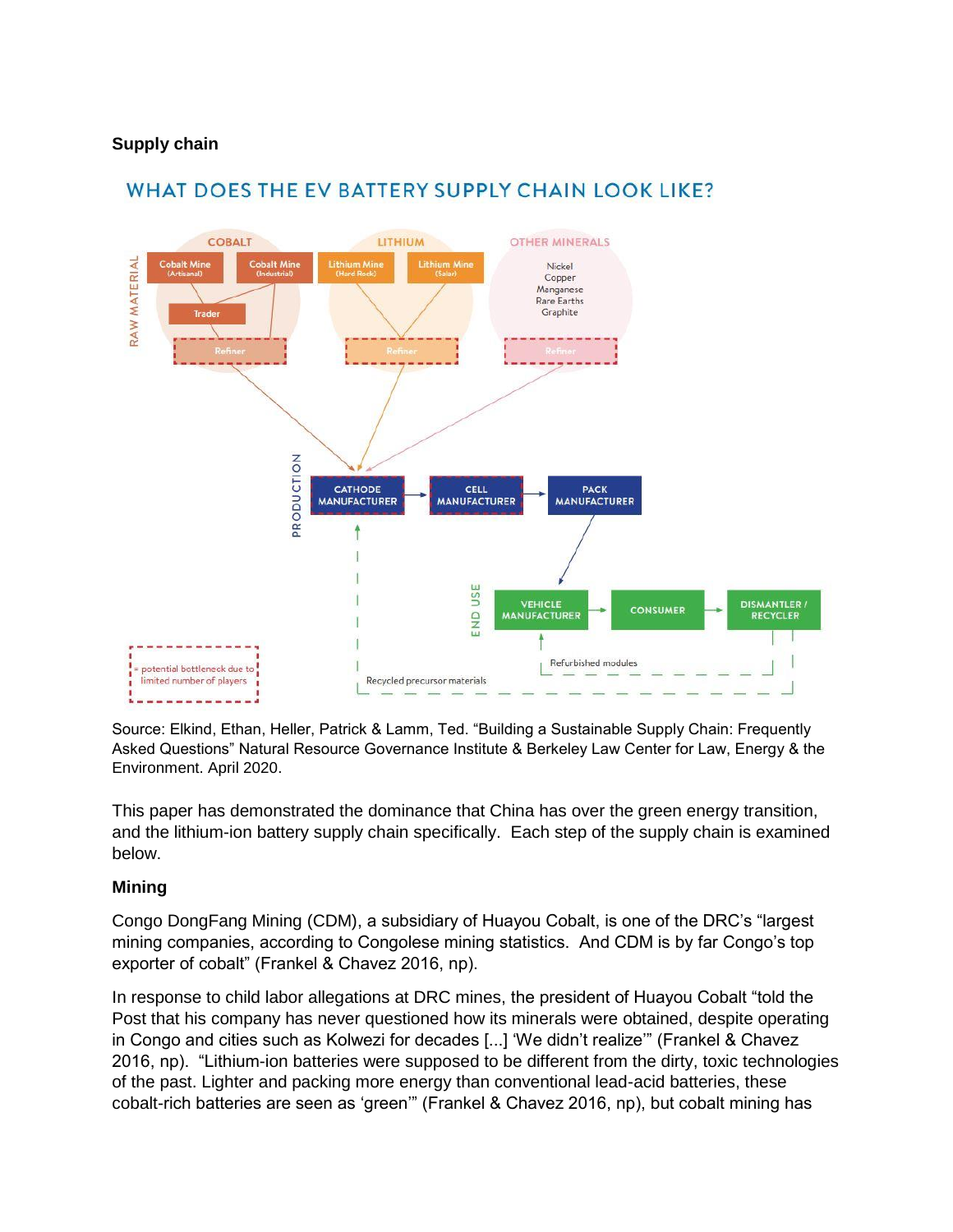spoiled how clean it is by showing that a product can be good for the environment, but bad for the humans that produce it. Lithium extraction may well have the same effect.

#### **Refining**

CDM, one vertically integrated Chinese company, "ships its cobalt to its parent company, Huayou, in China where the ore is refined" (Frankel & Chavez 2016, np).

#### **Parts Manufacturer**

Following refinement, metals are shipped to cathode and anode makers, such as Hunan Shanshan, Pulead Technology Industry and L&F Material, who are "among Huayou's largest customers" (Frankel & Chavez 2016, np) according to documents and interviews obtained by the Washington Post. The "plurality of global production of each of the key inputs to lithium-ion batteries: anodes, cathodes, electrolytes, and separators" can be attributed to Chinese companies (Graham et al 2021, 75).

#### **Battery Maker**

Samsung SDI, LG Chem and Contemporary Amperex Technology Ltd. (CATL) are well-known battery makers in the LIB supply chain (Frankel & Chavez 2016, np). The Guardian learned that "Chinese refineries supplied 85% of the world's battery-ready cobalt" in 2020" (Pattisson 2021, np) of which CATL "controls about 30% of the world's EV battery market" (Pattisson 2021, np).

The Washington Post found that "LG Chem, the world's largest supplier of electric-car batteries" purchases cathodes from L&F Material, who sources their cobalt from Huayou. However, LG Chem indicated that "Huayou now supplies L&F Material with cobalt mined from the South Pacific Island of New Caledonia" instead of from the DRC (Frankel & Chavez 2016, np). A mineral analyst interviewed by the Post indicated that LG Chem would not be able to source from New Caledonia for long, since "LG Chem consumes more cobalt than the entire nation of New Caledonia produces" (Frankel & Chavez 2016, np).

Samsung SDI, another battery maker that provides their product to automaker BMW, among others, "said that its own ongoing investigation 'has not shown any presence' of suspect cobalt, although it does use cobalt from Congo" (Frankel & Chavez 2016, np).

Panasonic also manufactures car batteries, especially for Tesla. Panasonic "buys cobalt from Southeast Asia and Congo" (Frankel & Chavez 2016, np), though Tesla denied that the cobalt does not contain cobalt from DRC without indicating how they have this knowledge. (Frankel & Chavez 2016, np).

#### **Car Manufacturer**

The last step in the supply chain before going to market is the electric vehicle manufacturers.

Interestingly, "Tesla, more than any other automaker, has staked its reputation on 'ethically sourcing' every piece of its celebrated vehicle" (Frankel & Chavez 2016, np). Tesla recently explained that they have developed relationships directly with individual mines in an effort to keep an eye on the notorious labor issues common in cobalt mining. They have also released a list of mines with which the work (Lambert 2022, np).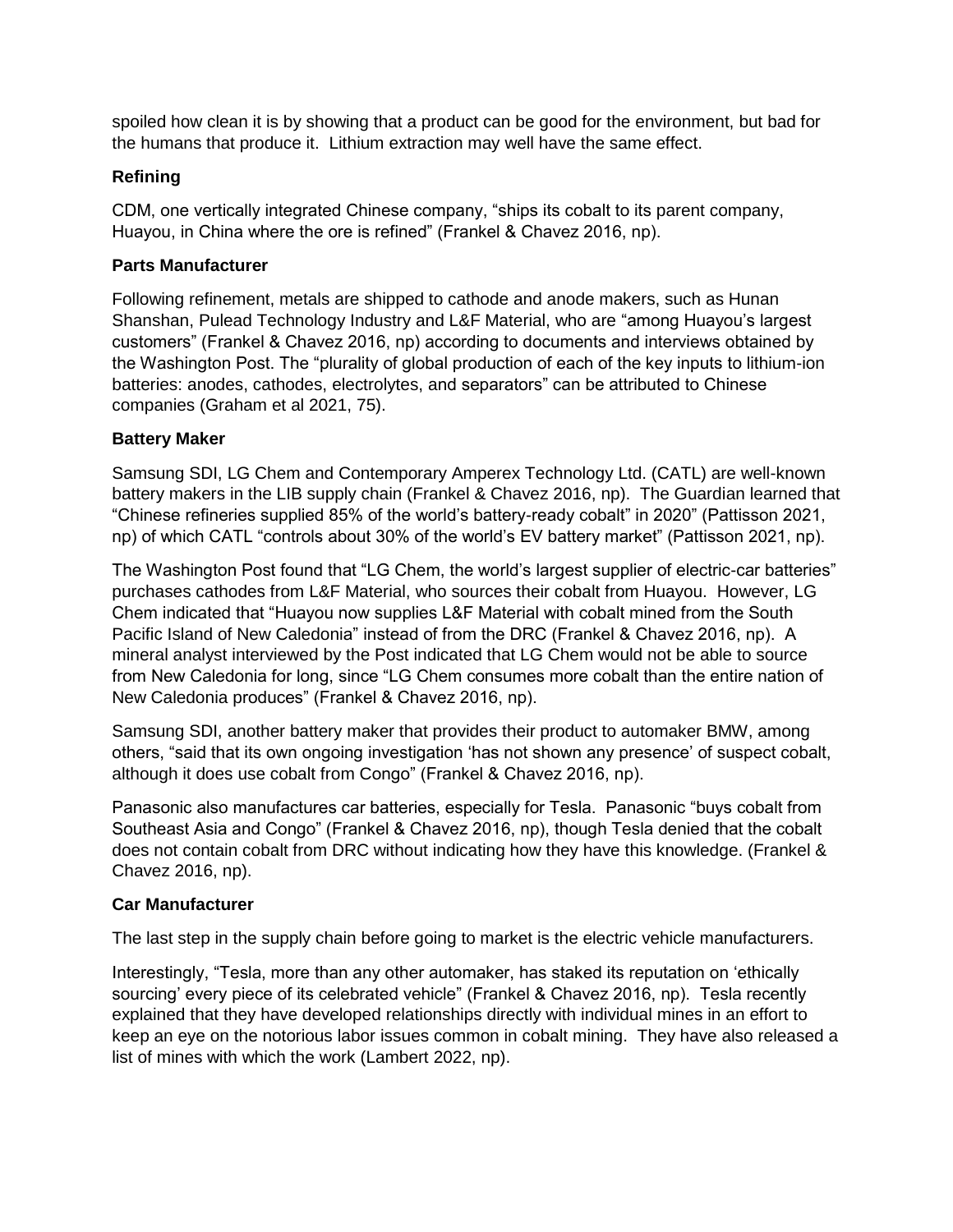The Post also interviewed Ford Motor who "said it has been told by LG Chem that Ford batteries have no history of CDM cobalt" (Frankel & Chavez 2016, np)

Amnesty International has linked the vehicle manufacturers that follow to child labor in the DRC: Daimler AG, Volkswagen, and Chinese company BYD (Amnesty International 2016, 9).

Pete Pattisson and The Guardian have linked the following companies to child labor in the DRC: "Renault and Daimler, the parent company of Mercedes-Benz, name CDM among their suppliers" (Pattisson 2021, np). Pattison verified links to Volkswagen, and additionally connected Tesla and Volvo to DRC child mined cobalt. (Pattisson 2021, np).

It is not difficult to see how easily the illicit economy (labor exploitation and child labor) is seamlessly incorporated into the legitimate economy.

#### **Labor Conditions, General and Specific**

The scope of forced labor in China is unclear, partly due to the Chinese Communist Party's tight control of information. But reports of forced student internships "in manufacturing industries irrespective of the relevance of the industry for the students' education" have come to light, in addition to reports of nonpayment of wages or significant wage deductions, payment of broker fees and the resulting debt bondage, the retention of identity documents and the lack of written terms or existence of terms that are not respected" (Bengsten 2018, np). Anita Chan documented "unsafe working conditions, brutally long hours, and involuntary confinement" in her 2001 report "China's Workers Under Assault: The Exploitation of Labor in a Globalizing Economy" (Cooper 2001, np).

But Chinese authorities do not often act on forced labor allegations, despite forced labor having been outlawed in China (Bengsten 2018, np). Given that some of the forced labor in China is now state-sponsored, the failure of authorities to act on allegations is to be expected.

As reports such as the ones just mentioned surfaced in the early 2000s, transnational corporations with manufacturing plants located in China began to "introduce corporate codes of conduct into China as part of these companies' strategic policies to secure the sale of their goods and services on the global market" (Ngai 2005, 102). Corporate codes of conduct outline the ethical standards of a company. The transnational companies are supposed to apply these standards to their own internal operations, as well as to any company from which they are sourcing. Typically, the code contains clauses stating, "that there should be no forced or bonded labor; no child labor; no discrimination in employment; adequate wages and benefits; limits against excessive hours of overtime work; no chemical or other hazards to safety and health; and a decent working environment" (Ngai 2005, 102).

But what good is having a corporate code of conduct if it will not be enforced either by the company or by the government? Ngai discovered that "no government departments, including the Labor Bureau, have seriously evaluated the corporate codes of conduct, assessed their influence on labor rights protection or monitored the process" (Ngai 2005 103) in his case studies. It seems clear, then, that company codes are indeed "public relations ploys" as critics suggest (Ngai 2005, 103-104). Sales appear to have been the motivating factor behind the introduction of corporate codes in Ngai's case studies, as "the companies have demonstrated no genuine concern for labor rights, less still for workers' representation or participation" (Ngai 2005 112). And since Ngai's analysis of case studies that was conducted in 2005, the human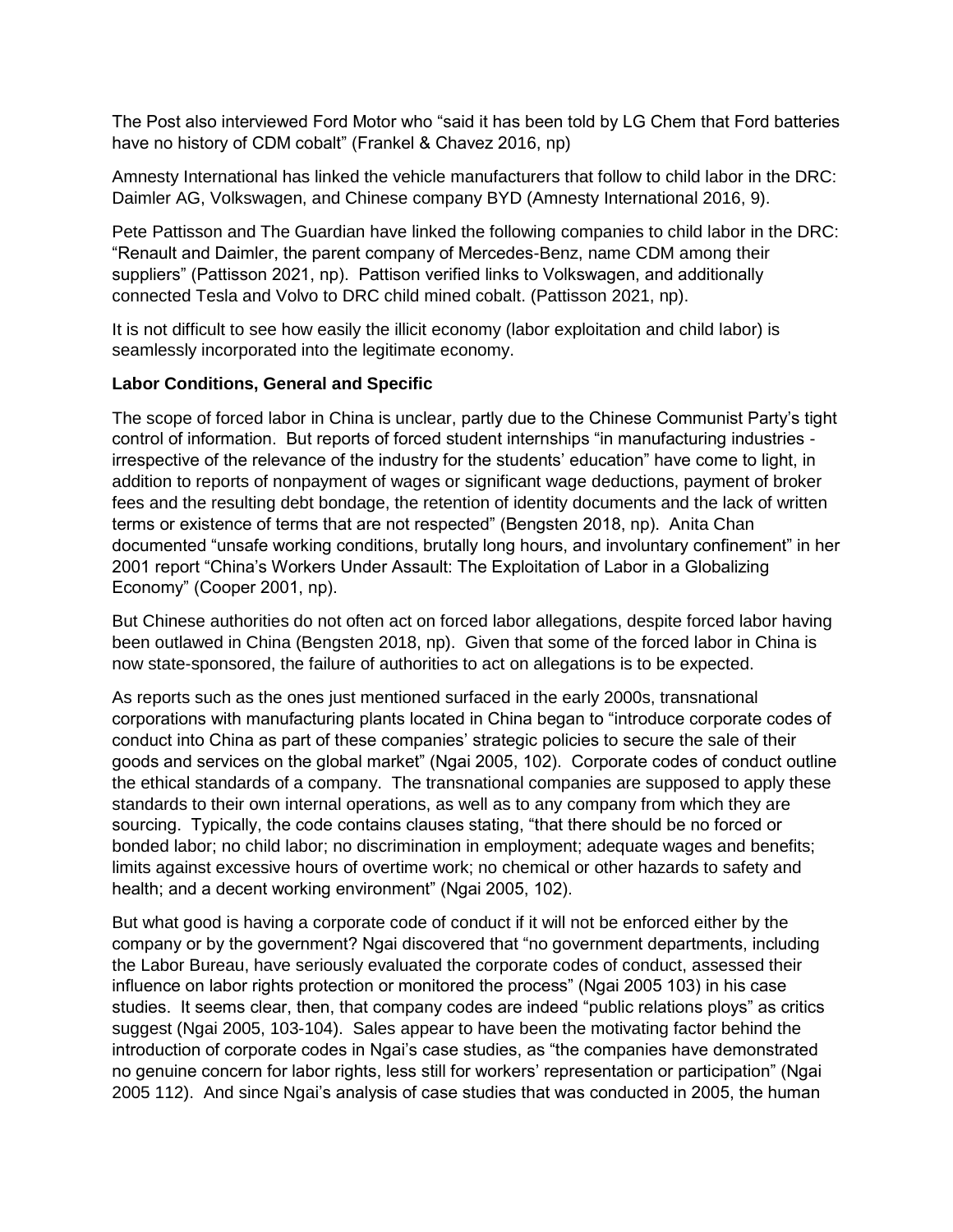rights abuses in China have gotten worse, with the horrifying state-sponsored trafficking in Xinjiang.

According to the New York Times, "The U.S. State Department estimates that the Chinese government has detained more than one million people in Xinjiang in the last five years [...] under the guise of combatting terrorism" (Swanson 2022, np). At least some of the detainees are "forced or coerced into working in fields, factories and mines, in an attempt to subdue the population and bring about economic growth that the Chinese government sees as key to stability" (Swanson 2022, np). At a hearing in April 2022, various researchers and activists submitted "allegations of links to forced labor programs for Chinese manufacturers of gloves, aluminum, car batteries, hot sauce and other goods" (Swanson 2022, np) to the Biden administration.

A 2020 report by the Australian Strategic Policy Institute (ASPI) implicated the following companies involved in EV and automobile manufacturing in sourcing from the Xinjiang forced labor camps: BAIC Motor, BMW, Bosch, BYD, Changan Automobile, GAC Group, Geely Auto, General Motors, Jaguar Land Rover, LG, Mercedes-Benz, MG, Mitsubishi, Panasonic, SAIC Motor, Samsung, SGMW, and Volkswagen (Xu et al 2020, 27). A U.S. based company, Horizon Advisory, also released a report confirming the automotive companies' links to Uyghur forced labor programs, and they further elaborate that "the concern centers around the production of aluminum, raising questions for another key industry about alleged human rights abuses in its supply chain" (Liu 2022, np).

It is nearly impossible to further investigate the forced labor camps in Xinjiang generally, and especially now that it has been uncovered, so "observers caution firms and others seeking to avoid complicity in forced labor against relying on auditing of supply chains in the XUAR given the impossibility of obtaining accurate information from the region" (U.S. CECC 2020, 7). The difficulties that exist in investigating supply chains in general, and specifically those supply chains intertwined with China shows how seamlessly products flow from the illegitimate economy (such as those goods produced utilizing forced or child labor) and into U.S. companies conducting licit trade.

Even outside of China's border, abusive work conditions perpetrated by Chinese-owned companies has been uncovered: "Chinese national men in Africa, Europe and South America experience abuse in factories, at construction sites, in coal and copper mines, and in other extractive industries, where they face conditions indicative of forced labor, such as non-payment of wages, restrictions on movement, withholding of passports, and physical abuse" (U.S. DOS 2021, 179).

The effects of globalization are long-lasting and far-reaching. Just as the role of subcontracting contributes to increases in labor trafficking,

> "The same principle applies when the supply chain is externalized and delocalized. Manufacturing corporations that import final or semi-final products from other companies located in other countries where labor costs are lower and where there is less enforcement may involuntarily become accomplices to trafficking for forced labor. While legal and well-reputed corporations may apply proper labor standards, those supplying services downstream may not. This mechanism is how trafficking in persons may infiltrate the globalized legal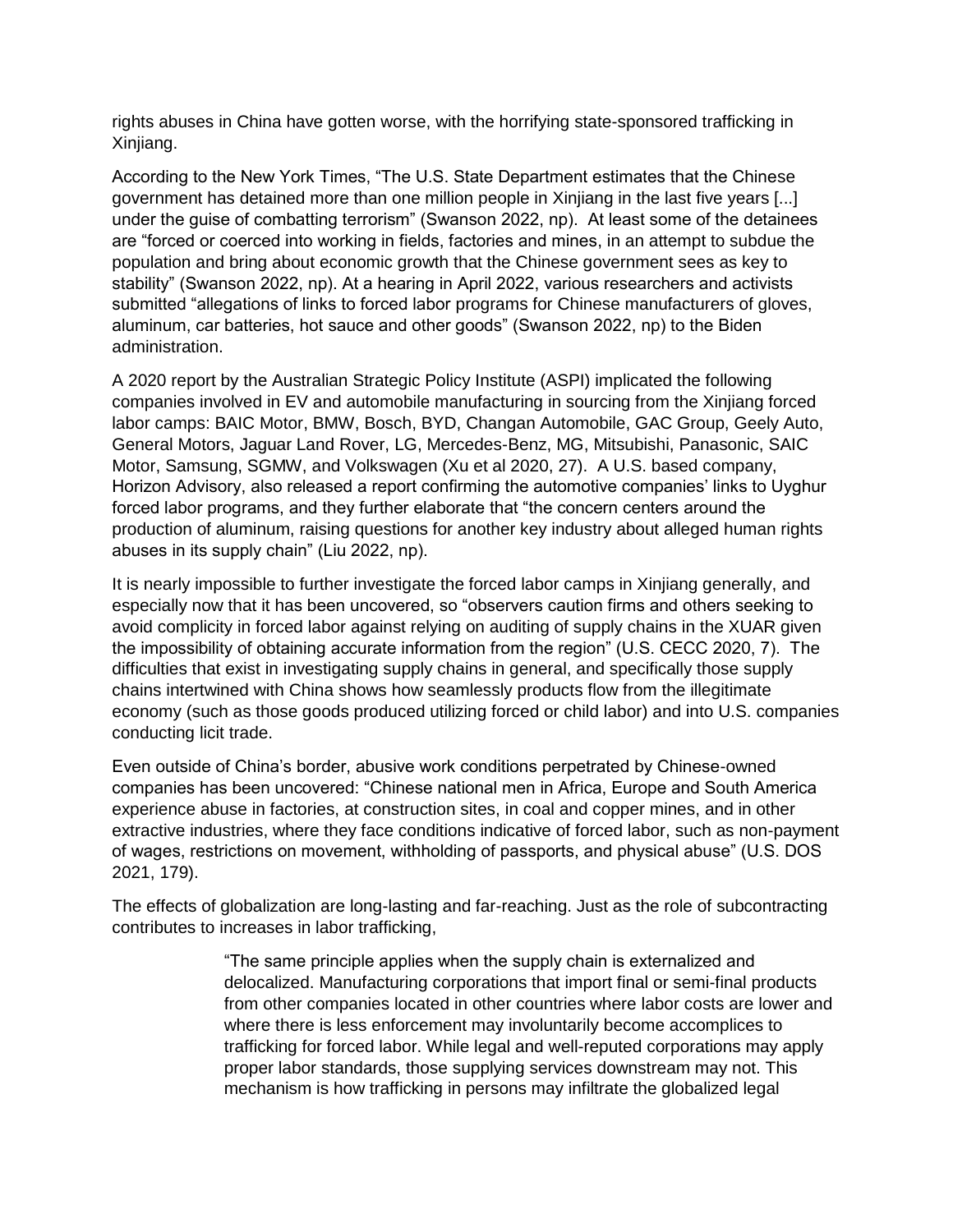economy." -United Nations Office on Drugs and Crime, Global Report on Trafficking in Persons 2020, page 114.

# **AUTOMOTIVE INDUSTRY IN GENERAL**

This paper's exploration of the electric vehicle lithium-ion battery supply chain and subsequent criticism is not to say that gas-powered cars are free from human rights abuses. They are surely not. The more complex a product is, the more difficult it is to trace the supply chain, because every stakeholder must be investigated, so "depending on the number of actors involved, this process becomes complex" (Kister & Peyre 2016, 129).

In addition to automobile aluminum being linked to forced labor in Xinjiang, another example that was unearthed by doing a quick internet search shows that in 2016, The Guardian investigated the mineral mica, which is used in certain colors of paint on automobiles: "Some of the world's biggest car makers including Vauxhall, BMW, Volkswagen and Audi are launching investigations into their paint supply chains after the Guardian linked their suppliers to illegal mines in India where child labor and debt bondage are widespread" (Bengsten & Kelly 2016, np). It would not surprise this author if additional parts of gas-powered automobiles were also linked to several types of labor exploitation and/or human trafficking.

The World Benchmarking Alliance published a Corporate Human Rights Benchmark (CHRB) Report in 2020, whose purpose was to "assess the human rights disclosures of 230 global companies across five sectors" (World Benchmarking Alliance 2020, np), including the automotive industry for the first time. The findings of the CHRB Report in relation to the auto industry are disturbing: "Two thirds of companies scored 0 across all areas of human rights due diligence" (World Benchmarking Alliance 2020, np). Additionally, the report notes that "nine out of ten automotive companies failed to set core expectations through contractual arrangements with suppliers for risks such as forced labor and child labor, and only one mapped its direct and indirect suppliers for major components" (World Benchmarking Alliance 2020, np).

One other important fact to consider regarding cars powered by fossil fuels: "fossil fuel exploration and extraction has also been associated with some of the most severe problems of human rights abuse, conflict, and corruption in the world" (Elkind et al 2020, 10). As mentioned in the introduction, "the sector with the highest incidence of corruption was oil and gas, at 63 percent" (Elkind et al 2020, 10).

# **SOLUTIONS**

For the electric vehicle industry to truly be considered sustainable, "the human rights and governance challenges" present in the supply chain must be addressed "while looking for winwin solutions that bolster global supply and promote development within the producer countries" (Elkind et al 2020, 10).

Therefore, the following recommendations are suggested as potential steps towards a solution, though no one recommendation will fix the entire system. To fix the problem of labor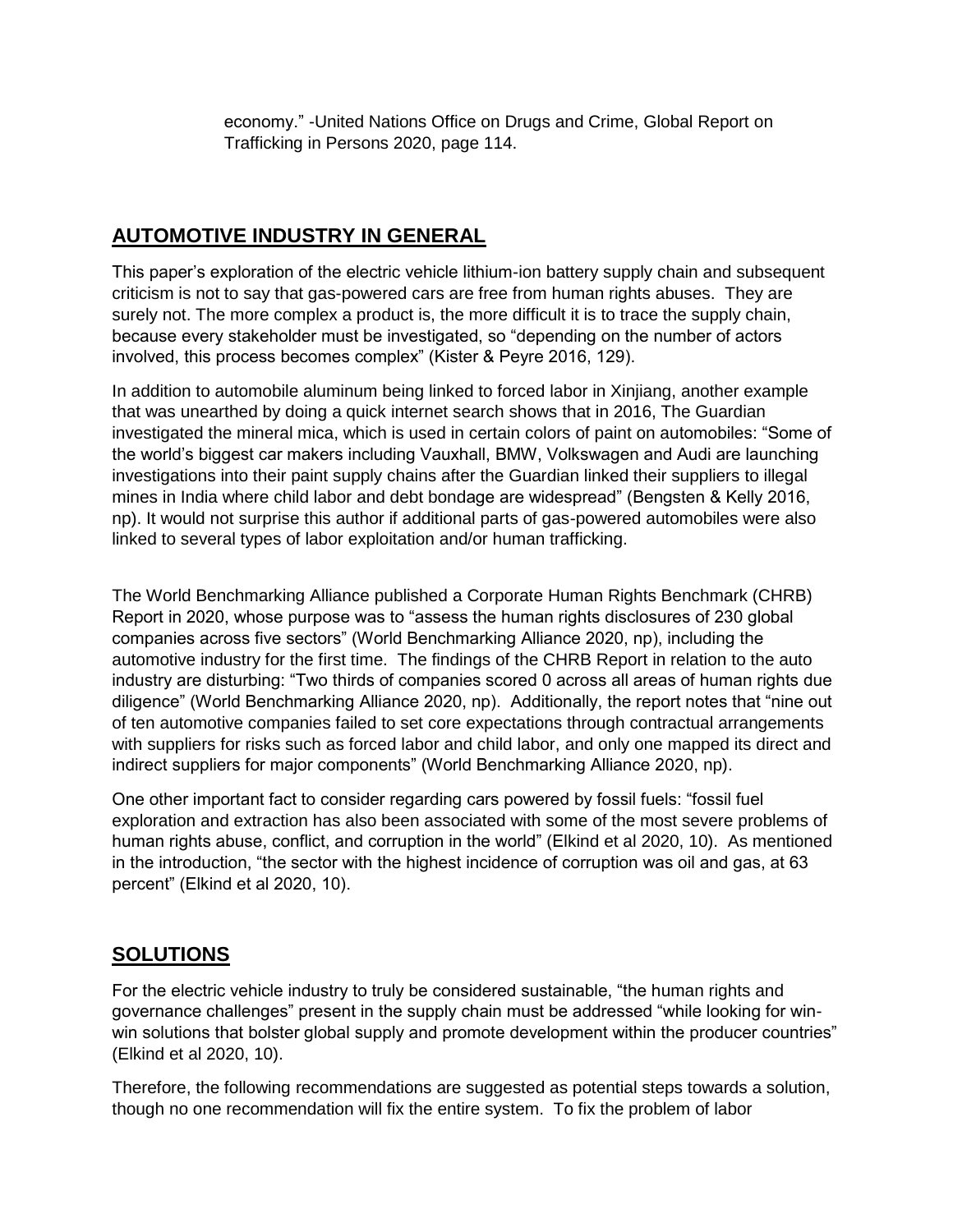exploitation in the electric vehicle supply chain, a multi-stakeholder approach is necessary. The guidance is laid out below by each stakeholder.

#### **World Governments**

-Enforce existing (or create new) Extractive Industries Transparency Initiatives, such as the one in the UK

-Examine supply chains and enforce due diligence of companies involved in concerning situations

-Pressure "the Chinese government to end the use and facilitation of Uyghur forced labor and mass extrajudicial detention, including through the use of targeted sanctions on senior officials responsible for Xinjiang's coercive labor transfers" (Xu et al 2020, 15)

-Require "the assessment and reporting of Environmental, Social and Governance considerations and risks", as the EU does (Salaheldin & Larkin 2022, np)

-Ban goods produced with forced or child labor from entering the country

-Produce (or continue to produce) a list of goods produced by child labor and forced labor

-Introduce a Transparency Initiative similar to the one in the UK "which proposed that governments should publish reports showing their income from resource development and that companies should report all taxes and fees paid to governments. The key idea behind the EITI was to reduce "the corruption, conflict, and environmental degradation" inherent to the extractive industries sector while promoting 'wise management' of the resource" (Jacka 2018, 65)

-Investigate global supply chains and take necessary action when wrongdoing is found

-Pressure the DRC and other developing countries to regulate mining

#### **U.S. Government**

-Require "the assessment and reporting of Environmental, Social and Governance considerations and risks", as the EU does (Salaheldin & Larkin 2022, np)

-Continue to produce the *List of Goods Produced by Child Labor and Forced Labor*

-Expand and incentivize the manufacturing of EV batteries and electric vehicles in the United States: "Congress is considering a tax credit that would favor companies that manufacture electric vehicles in the US with union labor" (Bordoff & O'Sullivan 2022, np)

-Continue to enforce the Uyghur Forced Labor Prevention Act, which "bans all goods made in Xinjiang or with ties to certain entities or programs that are under sanctions and transept minority workers to job sites, unless the importer can demonstrate the to US government that its supply chains are free of forced labor" (Swanson 2022, np)

## -Enforcement of the Dodd-Frank Act

-Introduce a Transparency Initiative similar to the one in the UK "which proposed that governments should publish reports showing their income from resource development and that companies should report all taxes and fees paid to governments. The key idea behind the EITI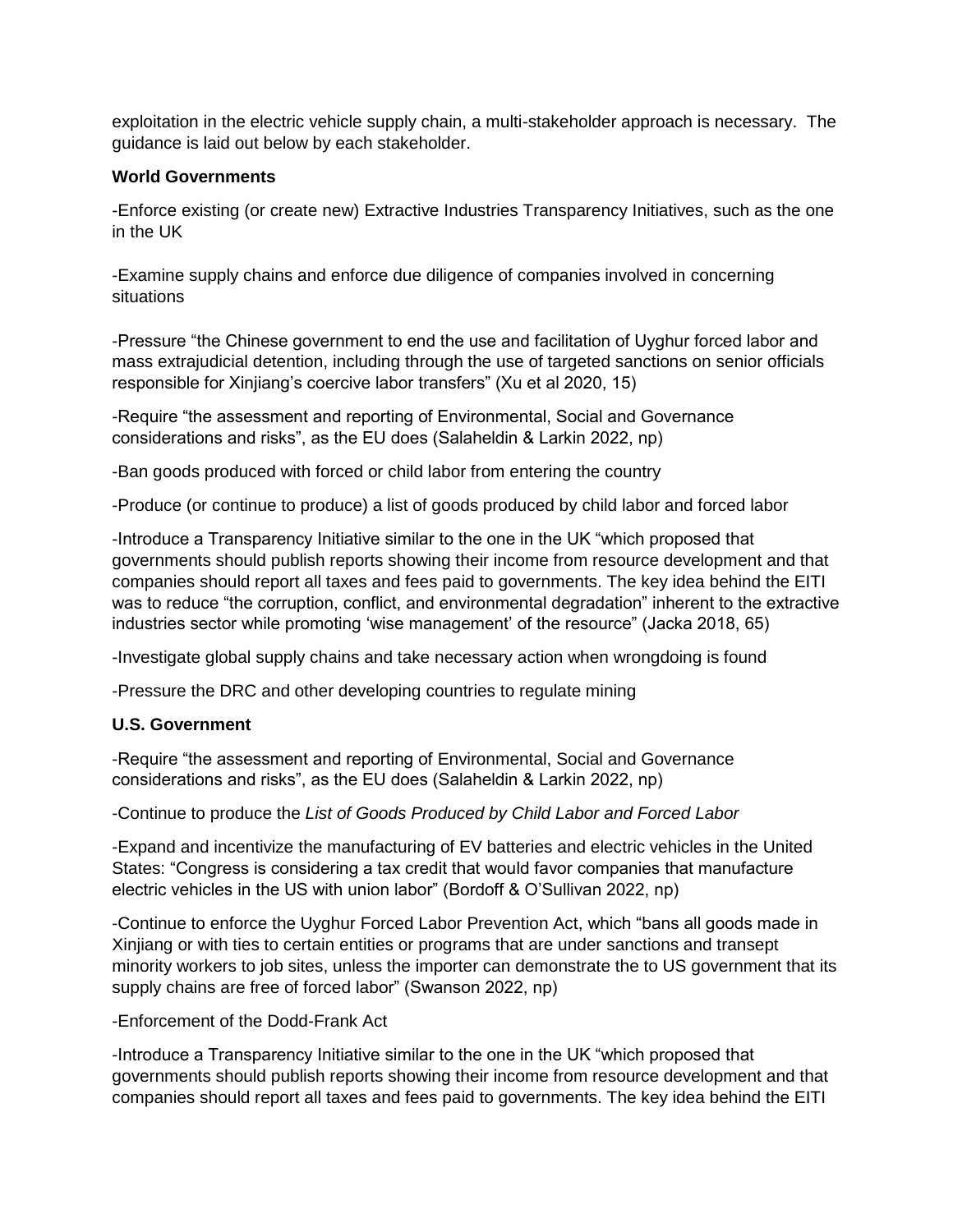was to reduce "the corruption, conflict, and environmental degradation" inherent to the extractive industries sector while promoting 'wise management' of the resource" (Jacka 2018, 65)

-Provide training to border agents about fake records, and then enforce confiscation of fraudulent paperwork and goods

-"Counteract China's dominance of the supply chain" (Graham et al 2021, 79) through ensuring the United States has access to the EV battery supply chain and its materials via diplomacy and development both at home and abroad.

-Pressure the DRC and other developing countries to regulate mining

-Add cobalt to the list of minerals that must be proven as free of child labor and forced labor. If it does not qualify as a "conflict mineral," then it needs to be categorized as something else, but it should not be allowed to enter the United States. This will encourage China and the DRC to address the problem.

-Expand the efforts "to prevent illicit financial flows involving other countries as well, reducing the amount of revenue that African countries lose owing to tax havens" (French 2015, np)

-Investigate global supply chains and take necessary action when wrongdoing is found

#### **Corporations**

-Create and enforce Company Codes of Conduct, which apply to internal practices as well as sourcing practices

-Adopt Corporate Social Responsibility measures and take them seriously. Transform your bottom line "into 'the triple bottom line': profit, people, and the planet. In this new formulation, economic growth had to be balanced with an awareness of the environmental damages and social disruptions that mining often produce" (Jacka 2018, 65)

-Hire a consultant firm to perform due diligence of the supply chain and provide training to employees (Buratovic et al 2017, np)

-Be transparent. Be responsible. Stop greenwashing and being opaque about the supply chain.

-Take part in initiatives such as Cobalt for Development, which "solicits local input to ensure sustainability and enhance local ownership" and increases "access to education and holding workshops on topics ranging from bread-making to women's rights, positive parenting, and conflict resolution" (Lawson 2021, np) (Author's Note: The success of such initiatives remains to be seen.)

-Conduct due diligence of global supply chains

-Take remedial action when harm has occurred (Xu et al 2020, 15)

-End contracts with companies that utilize forced labor

-Research, develop and utilize recycling for EV batteries (and anything else that can be)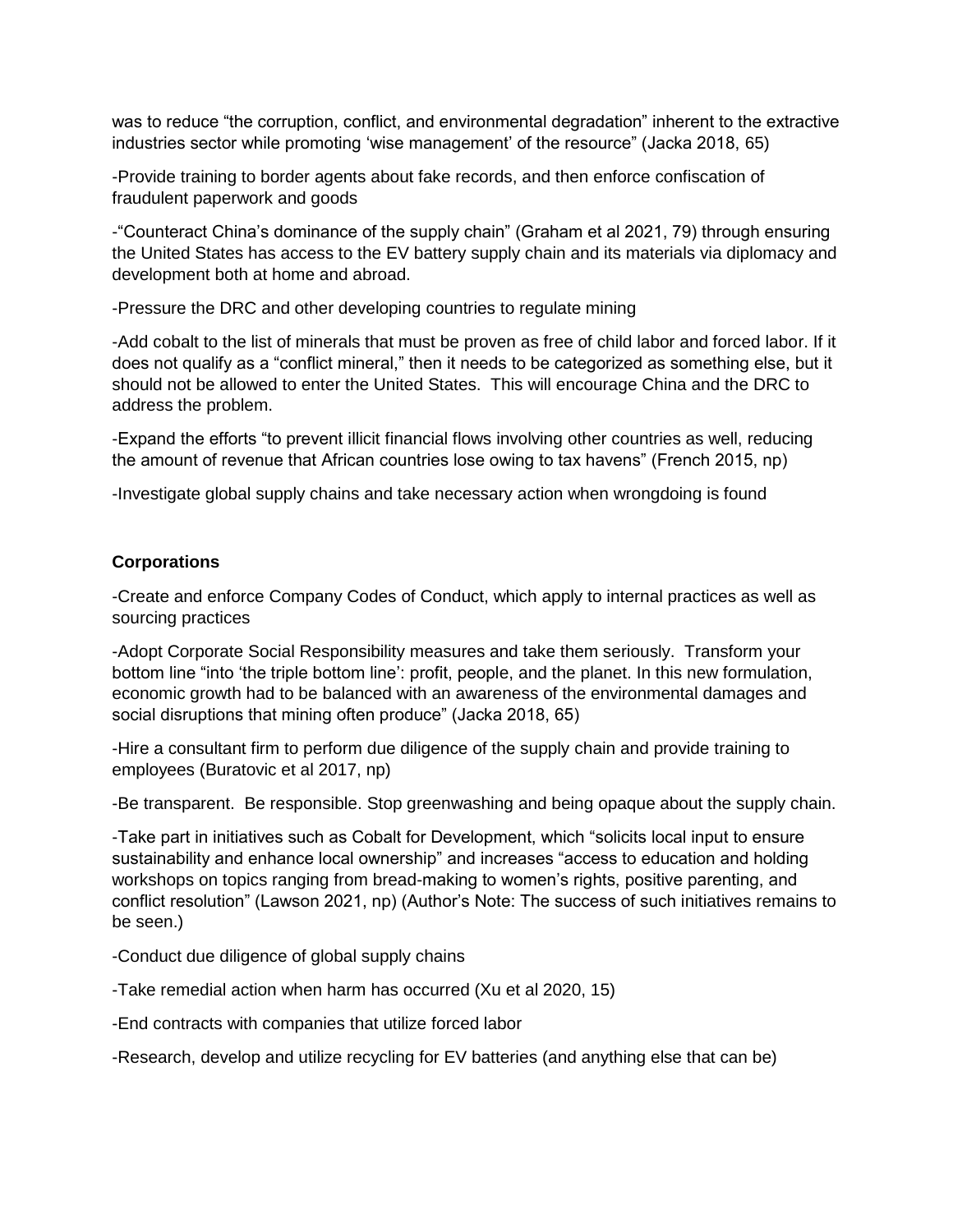-Consider Fair Trade Certifications, which Kister & Peyre suggest applying to minerals (Kister & Peyre 2016, 140)

-Continue to research and develop alternatives to utilizing cobalt in lithium-ion batteries

## **NGOs**

-Create fair trade certification standards for minerals

-"Push brands to be more transparent about the makeup of their supply chains" (Xu et al 2020, 14-16)

-Stipulate that companies create and/or uphold existing commitments "to not use forced and coerced labor in their global supply chains and that they act quickly and publicly when such cases are identified" (Xu et al 2020, 14-16)

-Demand due diligence from companies where there is a particular risk of forced labor practices such as China and DRC, as well as in certain sectors such as mining & manufacturing

-Conduct more supply chain research into the EV industry and the automotive sector in general

#### **Media**

-Conduct more supply chain research into the EV industry and the automotive sector in general, name and shame those who are uncovered as having unethical labor practices.

#### **Individuals**

-Seek increased awareness

-Realize the unappreciated costs that may present in the supply chain of products purchased

-Be prepared to pay more for electronics and EVs, as changes and improvements to the labor system and supply chains of these items are improved over time

-Believe that fairer conditions can be achieved and are necessary (Kister & Peyre 2016, 141)

-Realize that what you perceive to be 'fair' might not be what producers view to be 'fair', and that you may not have all the information (Kister & Peyre 2016, 133)

-Support companies with clean and fair labor records

-Demand due diligence, especially from companies operating where there is a particular risk of forced labor practices such as China and DRC (as well as in certain sectors such as mining & manufacturing)

-"Push brands to be more transparent about the make-up of their supply chains and the preventative measures they have put in place to ensure forced labor does not occur" (Xu et al 2020, 14-16)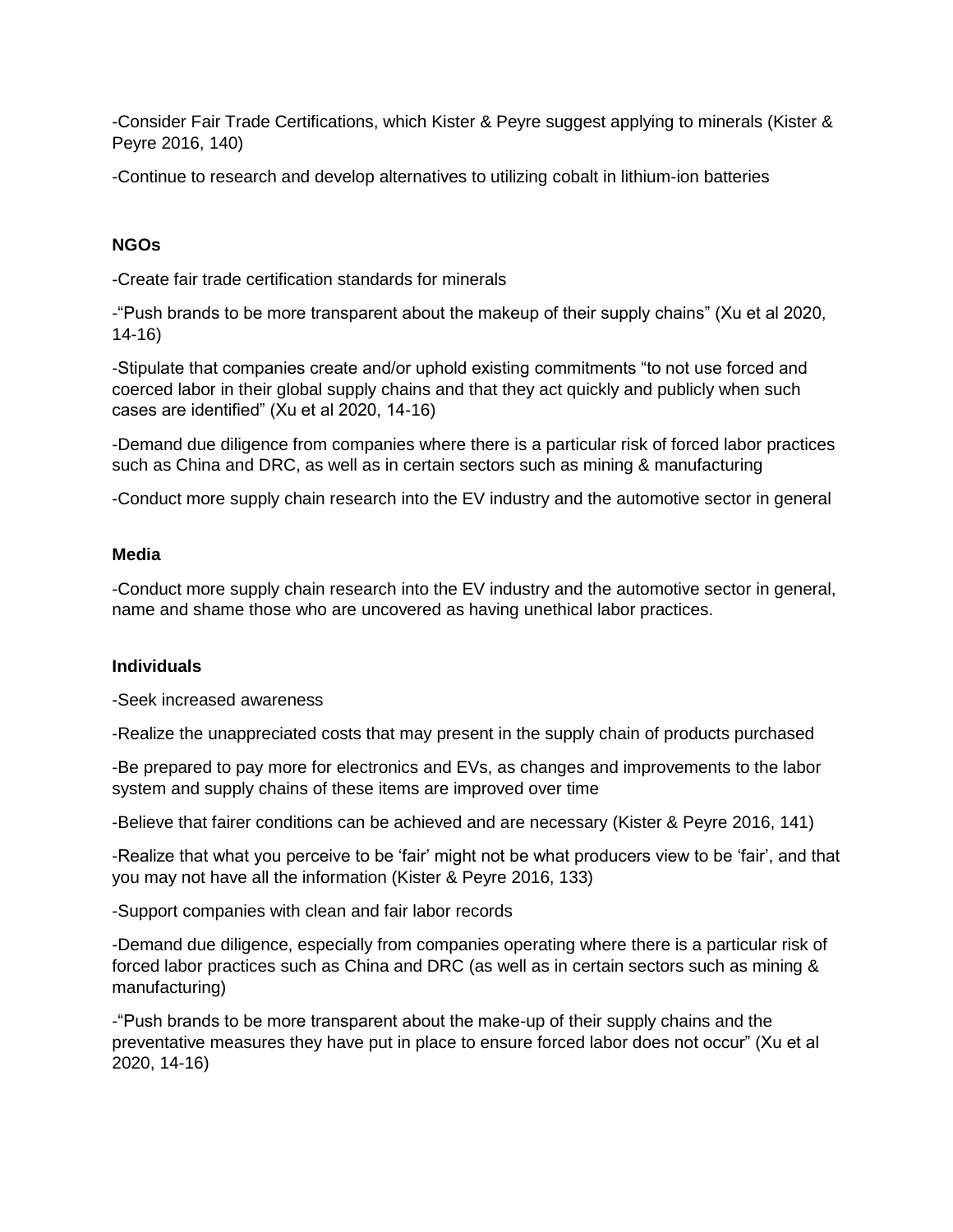-Stipulate that companies create and/or uphold existing commitments "to not use forced and coerced labor in their global supply chains and that they act quickly and publicly when such cases are identified" (Xu et al 2020, 14-16)

Individuals would do well to remember that when goods are surprisingly cheap, it may be a sign that costs are being externalized - in other words, that someone could be being taken advantage of, or even enslaved.

And lastly, individuals can spread the word about labor exploitation and abuse in the world's supply chains. If individuals speak up, it could "affect conditions further down the chain if there are problems associated with the material" (Buratovic et al 2017, np).

Any company that is involved with metal refining and the downstream corporations in the supply chain must conduct due diligence and be willing to share the results (Amnesty International 2016, 9). Dummett notes that Apple was the first company to be transparent about their cobalt suppliers and asks, "Which carmaker will win the race to do likewise?" (Dummett 2017, np).

For the electric vehicle industry, transparency is the way forward.

# **CONCLUSION**

It is imperative that citizens and corporations of Western, more developed nations consider the impact of their actions on a global scale. We, as purchasers of products, need to question our values: Is cheaper always better? Is "cheap" the most important value?

We cannot afford to continue our neglect of the 24.9 million human beings "trapped in forced labor" worldwide (ILO 2022, np). We cannot and should not continue to produce goods "at the expense of livelihoods of marginalized people in the Global South" (Anlauf 2018, 175).

The Global North needs to come to terms with the following idea of a necessary shift in our thinking, as "a shift from fossil fueled to electric cars still relies on the exclusive access to (strategic) resources. Based on a green economy strategy and corresponding regulation, societal nature relations are moving away from the dependence on fossil fuels and becoming 'greener'. *However, there is no significant alteration in the patterns of production and consumption…'*' (Anlauf 2018,176) (emphasis mine). Consumption, by its nature, is not a green way of living. Materialism will not solve the climate crisis, and on top of that, often contributes to human rights issues: "The climate crisis [...] is already threatening human rights around the world. Similarly, any action taken to achieve a net zero-carbon economy, without consideration for human rights, will only exacerbate existing inequalities and increase the potential for exploitation of already vulnerable groups" (World Benchmarking Alliance 2020, np).

The climate crisis is not a separate issue from the human rights crisis our world faces. Therefore, when pondering the sustainability of a product, consumers should expand their awareness of production methods, and always factor in whether they truly need the items. We can and should be able to make decisions not only based on environmental factors, but with consideration for the implications on our fellow humans as well.

#### **Bibliography**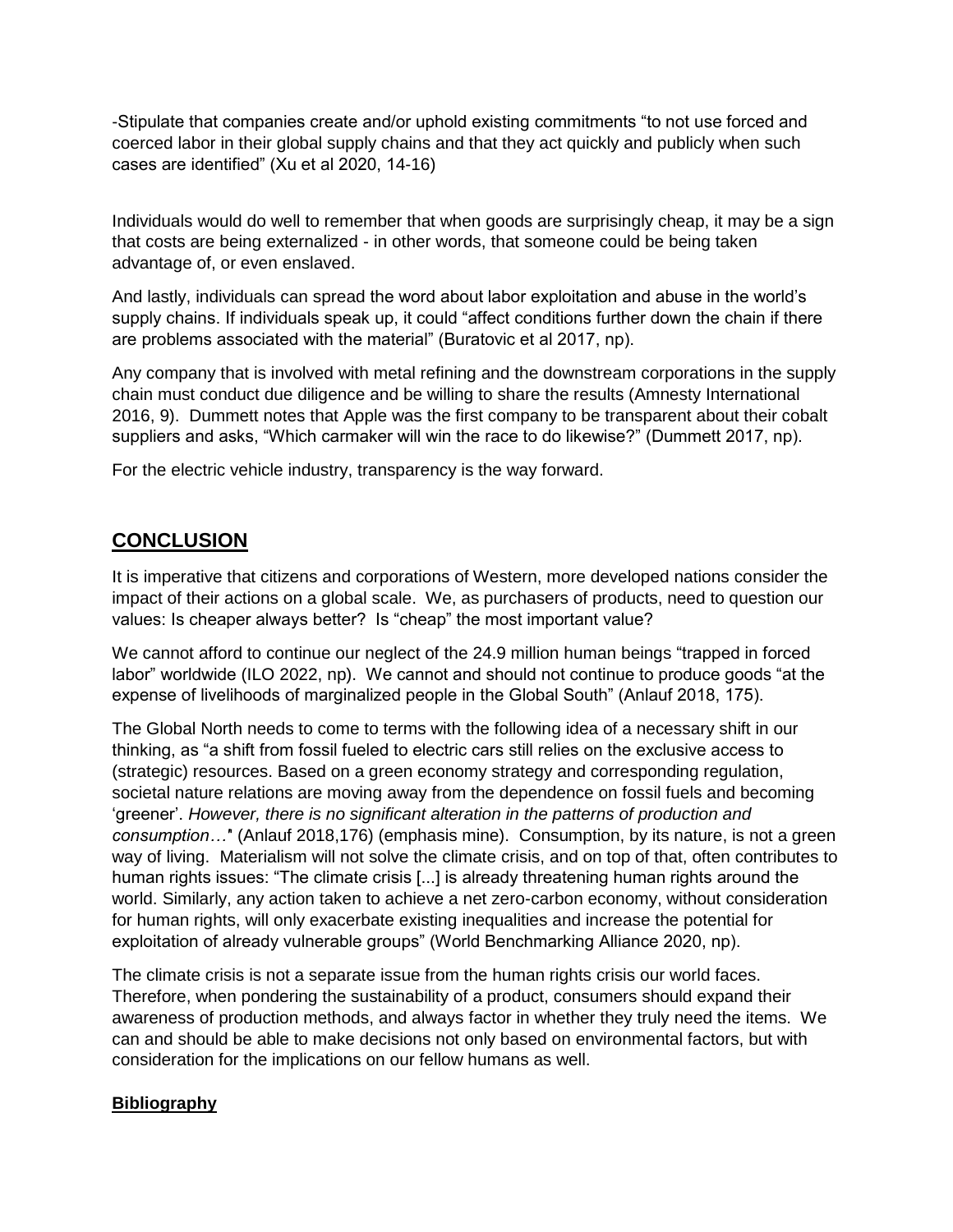**Agusdinata, Datu Buyung; Liu, Wenjuan; Eakin, Hallie; and Romero, Hugo. Socioenvironmental impacts of lithium mineral extraction: towards a research agenda. Environmental Research Letters 13 123001. November 27, 2018.**

**Amnesty International. Electric cars: Running on child labor? September 30, 2016. <https://www.amnesty.org/en/latest/news/2016/09/electric-cars-running-on-child-labour/> Accessed January 28, 2022.**

**Amnesty International. This is What We Die For: Human Rights Abuses in the Democratic Republic of the Congo power the Global Trade in Cobalt. 2016.**

**Anlauf, Axel. Greening the imperial mode of living? Socio-ecological (in)justice, electromobility, and lithium mining in Argentina. Annual Review of Anthropology, Volume 47, 2018.** 

**Bengsten, Peter. China's Forced Labor Problem. The Diplomat. March 21, 2018.** 

**Bengsten, Peter and Kelly, Annie. Vauxhall and BMW among car firms linked to child labour over glittery mica paint. The Guardian. July 28, 2016.**  [https://www.theguardian.com/global-development/2016/jul/28/vauxhall-bmw-car-firms-linked](https://www.theguardian.com/global-development/2016/jul/28/vauxhall-bmw-car-firms-linked-child-labour-mica)[child-labour-mica](https://www.theguardian.com/global-development/2016/jul/28/vauxhall-bmw-car-firms-linked-child-labour-mica) **Accessed May 15, 2022.**

**Bordoff, Jason and O'Sullivan Meghan L. Green Upheaval: The New Geopolitics of Energy. Foreign Affairs. January/February 2022.** 

**Brown, Sophia. Heavy Competition for the Lightest Metals. The Wilson Center. October 15, 2021.**

**Buratovic, Emma, Cocalic Dervis, Danestig Matilda, Eliasson Kasper, Everlid, Linus. Controversial Minerals: Ethical issues in the production of mineral based raw materials. Uppsala Universitet. June 2017.**

**Business & Human Rights Resource Centre. South America Deep Dive. March 2021.** 

**Castelvecchi, Davide. Electric Cars and Batteries: How Will the World Produce Enough?** *Nature (London)* **596, no. 7872 (2021): 336–339.**

**Cooper, Richard. Capsule Review: China's Workers Under Assault: The Exploitation of Labor in a Globalizing Economy. Foreign Affairs. November 2001.** 

**Dummett, Mark. The Dark Side of Electric Cars: Exploitative Labor Practices. Time Magazine. September 29, 2017. Accessed January 27, 2022.**

**Elkind, Ethan, Heller, Patrick & Lamm, Ted. Building a Sustainable Supply Chain: Frequently Asked Questions. Natural Resource Governance Institute & Berkeley Law Center for Law, Energy & the Environment. April 2020.** 

**Frankel, Todd C. & Chavez, Michael Robinson. The Cobalt Pipeline. The Washington Post. October 2, 2016.** 

**French, Howard W. Review Essay - The Plunder of Africa: How Everybody Holds the Continent Back. Foreign Affairs. July/August 2015.**

**Global Witness. Renewable Energy at What Cost? December 2021.**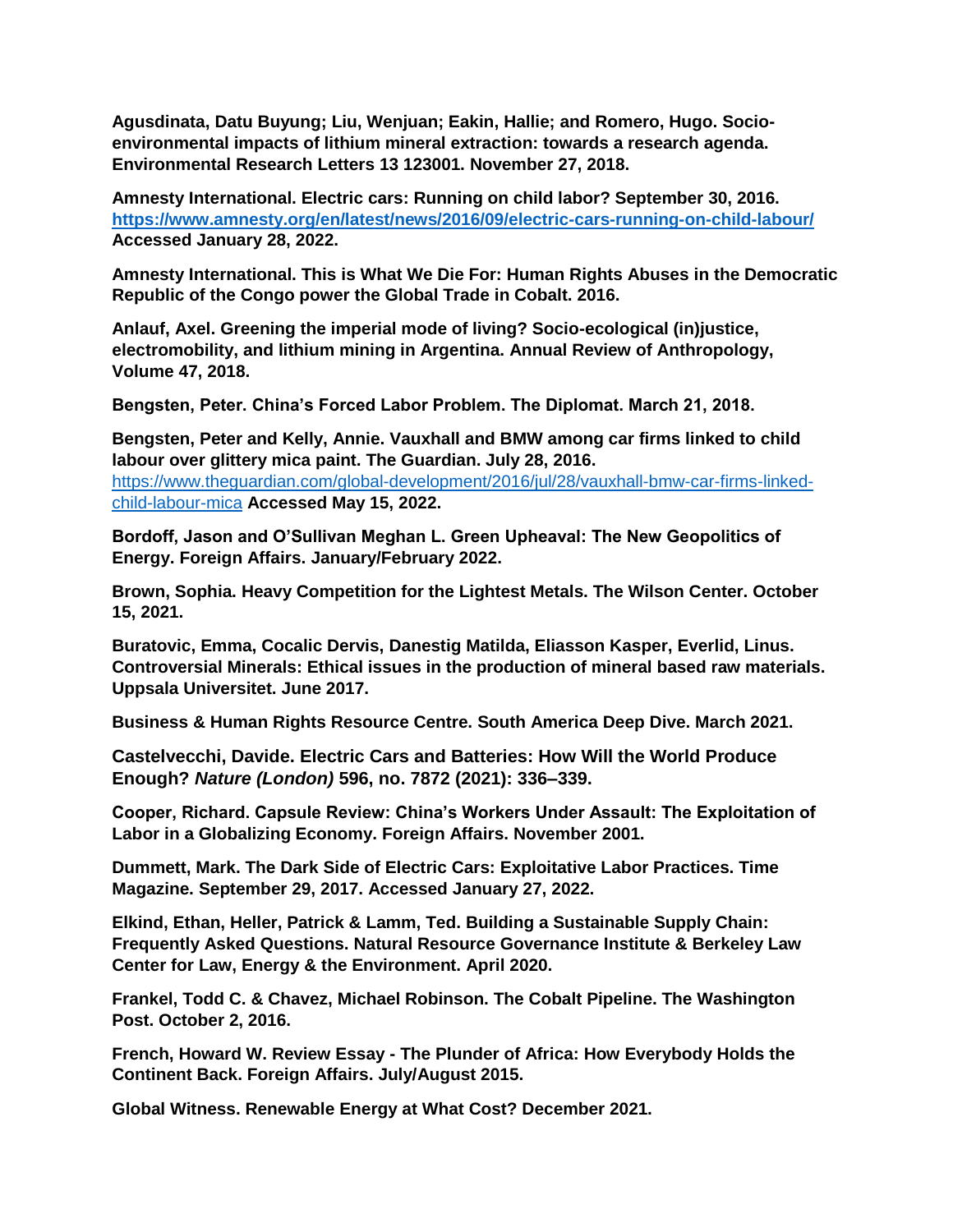**Graham, John D., Belton, Keith B, and Xia, Suri. How China Beat the US in Electric Vehicle Manufacturing. Issues in Science and Technology. Winter 2021.**

**Griffiths, James & York, Geoffrey. How China is using Congolese minerals to Dominate the Global EV Market. The Globe and Mail. Toronto, Ontario. November 1, 2021.** 

**Hilson, Gavin; Hilson, Abigail; Maconachie, Roy; McQuiklen, James; & Goumandakoye, Halima. Artisanal and Small-scale mining (ASM) in the sub-Saharan Africa: Reconceptualizing formalization and 'illegal' activity. Geoforum 83 (2017) 80-90.**

**International Labor Organization. ILO Monitor: COVID-19 and the world of work. April 7, 2020.**

**International Labor Organization. Topics: Forced labour, modern slavery and human trafficking. 2022.<https://www.ilo.org/global/topics/forced-labour/> Accessed May 15, 2022.**

**Jacka, Jerry K. The Anthropology of Mining: The Social and Environmental Impacts of Resource Extraction in the Mineral Age. Annual Review of Anthropology Issue 47: 61-77. 2018.**

**Jianying, Chen, Sun Hu, Wang Zhe, and Wang Yan. An Analysis of Income Components of Rural Households in Xinjiang, China.** *Outlook on agriculture* **41, no. 3 (2012): 163–169.**

**Kalantzakos, Sophia. The Race for Critical Minerals in an Era of Geopolitical Realignments. The International Spectator. 2020 Vol 55 No 3 1-16.** 

**Kister, Jutta & Peyre, Fernando Ruiz. Increasing fairness in global value chains? Possibilities and limitations of fair-trade standards for the agricultural and mineral sector. Fairness and Justice in Natural Resource Politics. Routledge, August 5, 2016.**

**Lambert, Fred. Tesla explains its approach to sourcing lithium, nickel and cobalt directly from mines in impressive detail. Electrek. May 9, 2022. <https://electrek.co/2022/05/09/tesla-sourcing-lithium-nickel-cobalt-directly-mines-details/> Accessed May 16, 2022.** 

**Lawson, Michele Fabiola. The DRC Mining Industry: Child Labor and Formalization of Small-Scale Mining. The Wilson Center. September 1, 2021.**

**Liu, Lucille. China Call Charges Carmakers Have Ties to Forced Labor 'Smears'. Bloomberg News. April 11, 2022. Accessed April 20, 2022.**

**Ngai, Pun. Global Production, Company Codes of Conduct, and Labor Conditions in China: A Case Study of Two Factories. The China Journal, No. 54, July 2005.** 

**OECD Rural Policy Reviews: China 2009. Paris: OECD Publishing, 2009.**

**Pattisson, Pete & Firdaus, Febriana. 'Battery arms race': how China has monopolized the electric vehicle industry. The Guardian. November 25, 2021. Accessed May 1, 2022.**

**Pattisson, Pete. 'Like slave and master': DRC Miners Toil for 30P an hour to fuel electric cars. The Guardian. November 8, 2021. Accessed May 1, 2022.**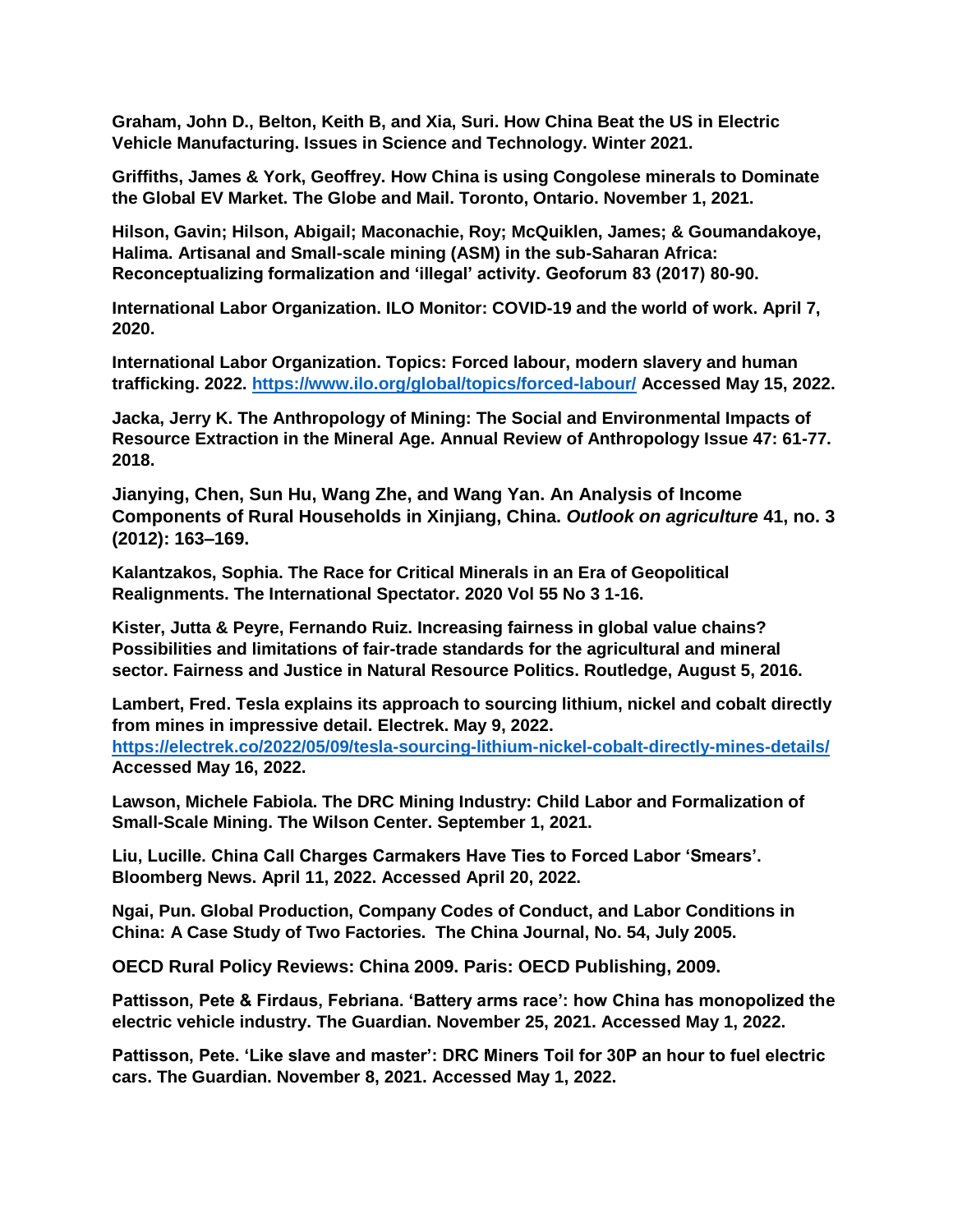**Picarsic, Nathan. Risky business: the hidden costs of EV battery raw materials. Automotive World Magazine. November 23, 2020.** 

**Revette, Anne C. This time it's different: lithium extraction, cultural politics and development in Bolivia. Third World Quarterly, 2017. Vol 38. No 1. 149-168.**

**Salaheldin, Maram T. & Larkin, Patrick J. Clark Hill 2022 Automotive & Manufacturing Industry Outlook: ESG. February 1, 2022. [https://www.clarkhill.com/news](https://www.clarkhill.com/news-events/news/clark-hill-2022-automotive-manufacturing-industry-outlook-esg/)[events/news/clark-hill-2022-automotive-manufacturing-industry-outlook-esg/](https://www.clarkhill.com/news-events/news/clark-hill-2022-automotive-manufacturing-industry-outlook-esg/) Accessed May 15, 2022.**

**Shelley, Louise I.** *Dark Commerce: How a New Illicit Economy Is Threatening Our Future***. Princeton, New Jersey: Princeton University Press, 2018.**

**Shelley, Louise I.** *Human Trafficking a Global Perspective***. New York: Cambridge University Press, 2010.**

**Sovacool, Benjamin K. When subterranean slavery supports sustainability transitions? Power, patriarchy, and child labor in artisanal Congolese mining. Extractive Industries and Society 8, 271-293. 2021.**

**Squazzin, Antony. Glencore Rights Record Worst in Green Metals, Group Says. Bloomberg News. May 4, 2022.**

[https://www.bloomberg.com/news/articles/2022-05-04/glencore-human-rights-record-worst-in](https://www.bloomberg.com/news/articles/2022-05-04/glencore-human-rights-record-worst-in-green-metals-group-says)[green-metals-group-says](https://www.bloomberg.com/news/articles/2022-05-04/glencore-human-rights-record-worst-in-green-metals-group-says) **Accessed May 15, 2022.**

**Swanson, Ana. Supply Chains Widely Affected by Forced Labor in China, Panel is Told. NY Times. April 8, 2022. Accessed May 1, 2022.**

**Transition Minerals Tracker: Global Analysis of Human Rights Policies and Practices. Business & Human Rights Resource Centre. 2021.**

**Transparency International. Corruption Perceptions Index. 2021. <https://www.transparency.org/en/cpi/2021/index/cod> Accessed May 15, 2022.**

**U.S. Congressional-Executive Commission on China (CECC). Global Supply Chains, Forced Labor, and the Xinjiang Uyghur Autonomous Region. March 2020.**

**U.S. Department of Energy (DOE). Grid Energy Storage: Supply Chain Deep Dive Assessment. February 24, 2022.**

**U.S. Department of Energy (DOE). Reducing Reliance on Cobalt for Lithium-ion Batteries. Office of Energy Efficiency & Renewable Energy. Vehicle Technologies Office. April 6, 2021.**

**U.S. Department of Homeland Security (DHS). U.S. Immigrations and Customs Enforcement. "What is Human Trafficking? March 11, 2022. <https://www.ice.gov/features/human-trafficking> Accessed May 16, 2022.**

**U.S. Department of the Interior (DOI). Cobalt. U.S. Geological Survey. Mineral Commodity Summaries. January 2022.**